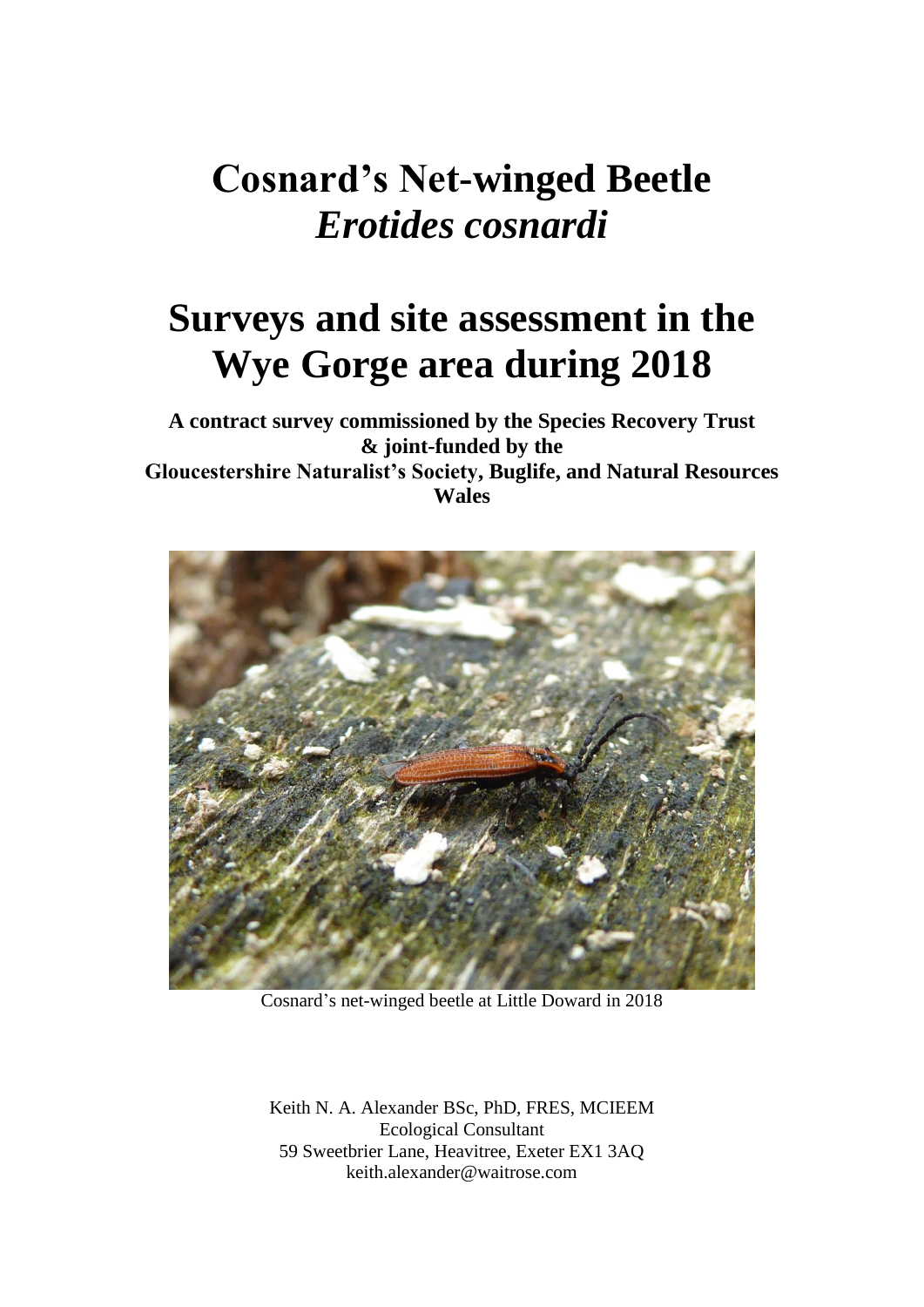## **SUMMARY**

This document reports on survey work during the 2018 flight period for Cosnard's net-winged beetle *Erotides cosnardi* in the Wye Gorge, following up on work carried out during 2017:

- Field trials of using freshly cut tree stumps to attract male beetles, as per observations made at a goat willow stump on the edge of Highbury Wood NNR, Gloucestershire, in 2017, all proved negative; no *cosnardi* were found on freshly cut tree stumps;
- Male beetles were however observed on an older but undecayed cut slice of a beech trunk at Little Doward, Herefordshire, but were apparently only present for one day, suggesting a sub-optimal situation for aggregation;
- A male beetle was taken by one of a series of flight interception traps being operated by Natural Resources Wales in woodlands at the Chepstow end of the wooded gorge; this is the first time that the species has been found at this other end of the Wye Gorge;
- Continued exploration of the woodlands in the upper gorge has provided insights into the habitat availability at the local landscape scale, with Little Doward and the adjoining Seven Sisters Rocks area as the outstanding area for old growth woodland conditions, but with potential breeding trees scattered more thinly throughout the system.

#### **Recommendation 1 – flight interception trapping**

The continued elusiveness of the adult beetles suggests that it may now be time to begin some targeted flight interception trapping to try and identify trees which contain developing larvae and from which adults are emerging in the late spring period. Very little is known about the larval habitat but targeted flight trapping has captured small numbers of adult *E. cosnardi* beetles during French studies of another rare saproxylic beetle species, and the survey work by Natural Resources Wales has also demonstrated the effectiveness of the technique.

The recommended sites for flight interception trapping are:

- Little Doward, Herefordshire and Cadora Woods, Gloucestershire (Woodland Trust),
- Highbury Wood NNR, Gloucestershire (Natural England), and
- Rodge Wood, Gloucestershire and Reddings Inclosure, Monmouthshire (Forestry Commission).

This would cover all three counties as well as the key organisations involved in the conservation of this Endangered beetle in the upper gorge.

#### **Recommendation 2 – continuing studies of cut stumps**

The cut trunk study could also be continued in parallel, with the Highbury Wood NNR stump re-cut as well as a mature sycamore with white-rot identified alongside a cutover wayleave. Both the Highbury Wood goat willow and the Little Doward beech trunk section are situated in relatively large open, sheltered and sunny situations. In contrast the 2018 trial cuts – with hindsight - created rather limited options for sun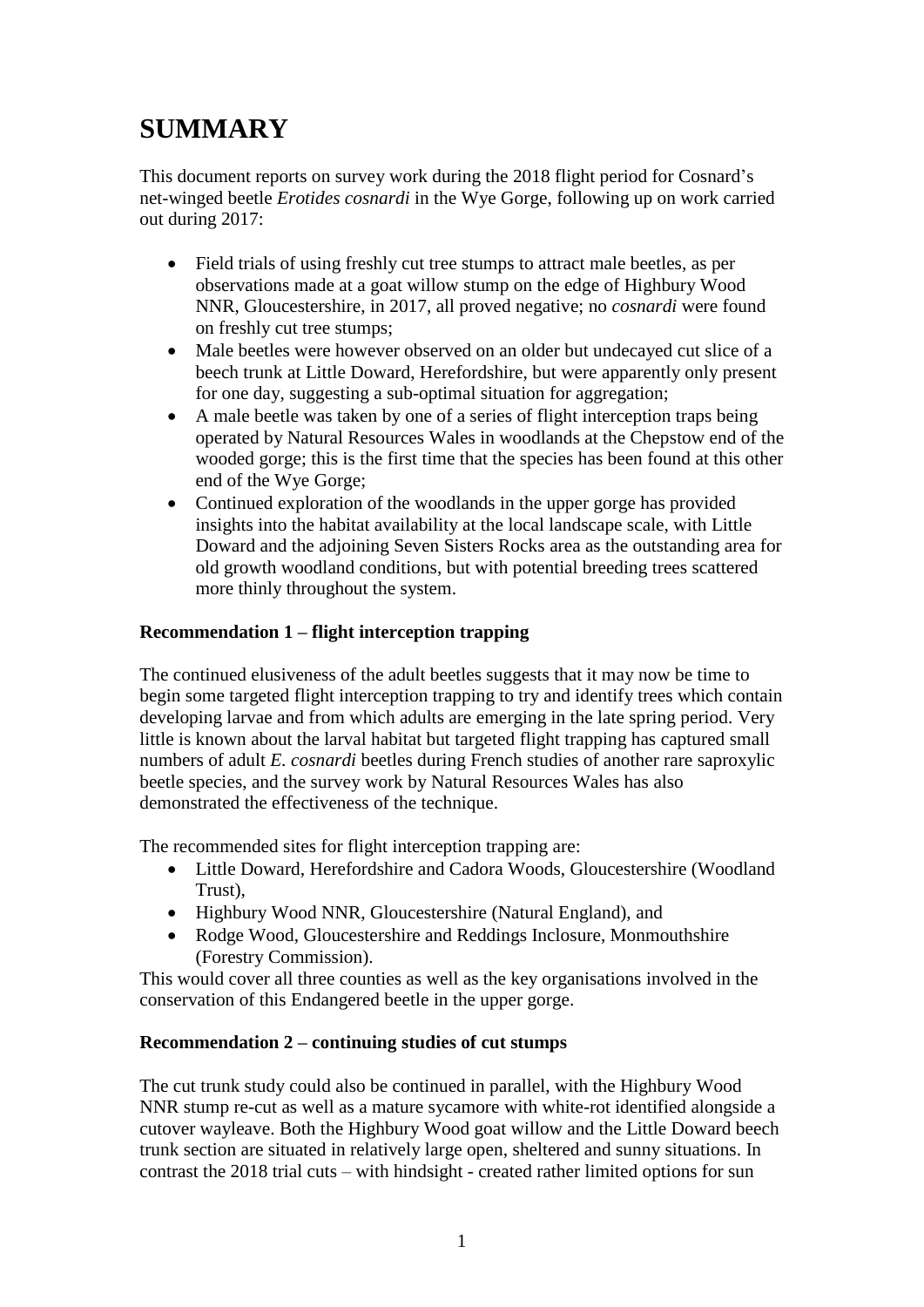penetration. It may be that suitable assembling stumps need to be in sunny glade situations.

#### **Recommendation 3 – enhancing conservation management in the local Woodland Trust sites**

The Woodland Trust have been very active in their woodland management work in the gorge and their tree felling could be much better targeted at conservation management for *cosnardi*. The beetle is listed under Section 41 of the 2006 Natural Environment & Rural Communities (NERC) Act as a Species of Principal Importance for the conservation of biodiversity. This provision makes it a statutory duty on planning authorities and other decision makers to consider these species when carrying out their duty to further the conservation of biodiversity. It would be relatively easy to coach the local Woodland Trust team in how to favour *cosnardi* while carrying out their scheduled felling programmes.

## **ACKNOWLEDGEMENTS**

Charlotte Carne (Species Recovery Trust) set up and managed the Gloucestershire contract; Rob Bacon (Natural Resources Wales) enabled his Wye Valley Woodlands SAC project to fund some work in the Monmouth area; and Sarah Henshall (Buglife) made funds available from Buglife's Back from the Brink HLF-funded project to promote a wider-landscape approach to the *cosnardi* study area. Tamsin Sagar and Dave Sykes (Forestry Commission) helped over the provision of cut stumps; Jo Hackman (Natural England Field Unit Entomologist) helped with field survey work; Jonathan Cooter assisted with fieldwork and provided information on the original locality gained from Airy Shaw in the 1970s. Benoit Dodelin drew my attention to the recent publication of a review of the French Lycidae fauna. My wife, Janet Lister, accompanied me on part of the wider exploration of the local woods and provided some ecological support with regard to the local vegetation and geomorphology.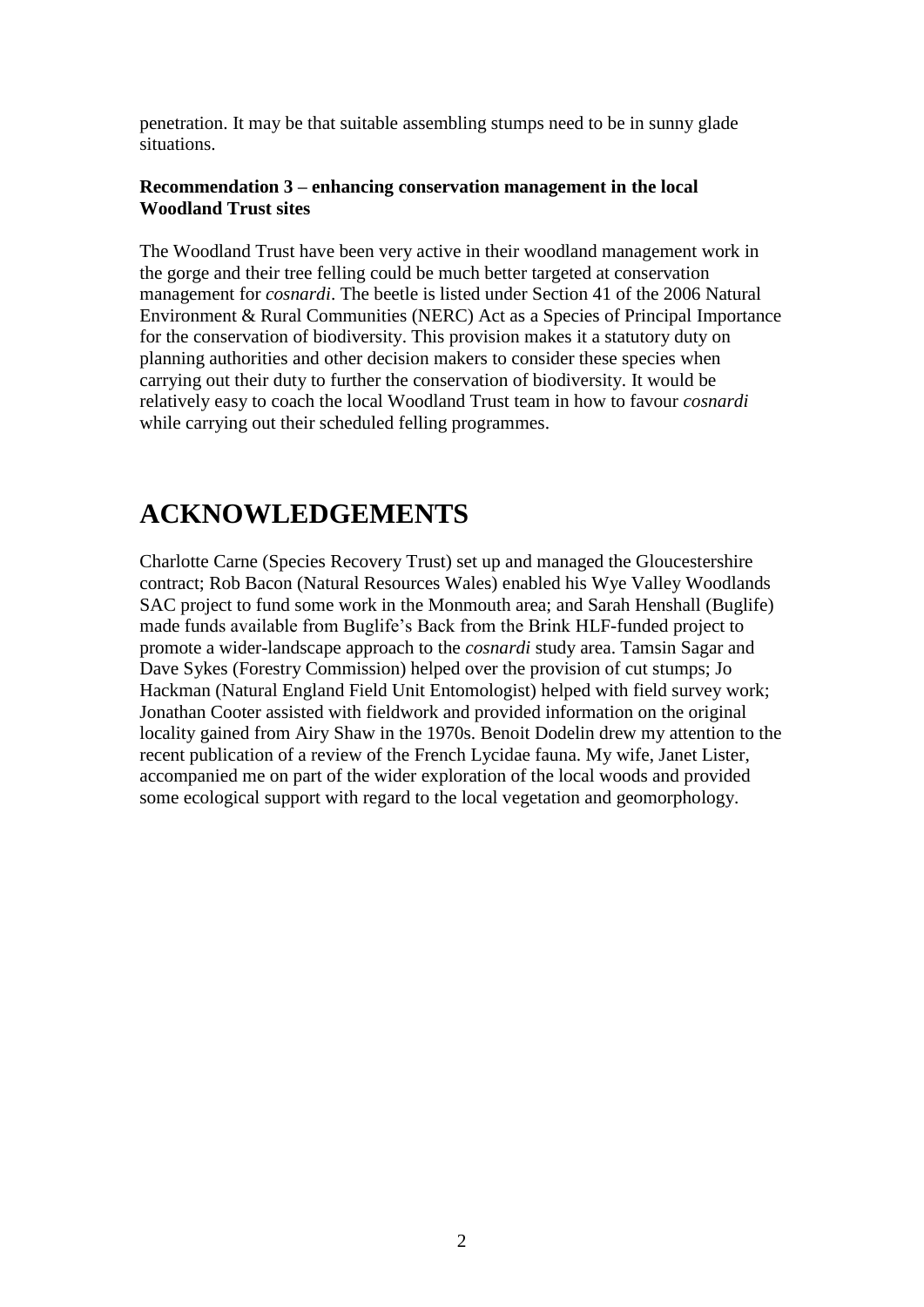## **CONTENTS**

| 1                    |                                                                          |                                                                                                                                                                                                                                                                                                                                  |  |  |  |
|----------------------|--------------------------------------------------------------------------|----------------------------------------------------------------------------------------------------------------------------------------------------------------------------------------------------------------------------------------------------------------------------------------------------------------------------------|--|--|--|
|                      | 1.1                                                                      |                                                                                                                                                                                                                                                                                                                                  |  |  |  |
|                      | 1.2                                                                      |                                                                                                                                                                                                                                                                                                                                  |  |  |  |
| 2                    |                                                                          |                                                                                                                                                                                                                                                                                                                                  |  |  |  |
|                      | 2.1                                                                      |                                                                                                                                                                                                                                                                                                                                  |  |  |  |
|                      | 2.2                                                                      |                                                                                                                                                                                                                                                                                                                                  |  |  |  |
| $\boldsymbol{\beta}$ |                                                                          |                                                                                                                                                                                                                                                                                                                                  |  |  |  |
|                      | 3.1                                                                      | 3.1.1<br>3.1.2<br>3.1.3                                                                                                                                                                                                                                                                                                          |  |  |  |
|                      | 3.2                                                                      |                                                                                                                                                                                                                                                                                                                                  |  |  |  |
|                      | 3.3                                                                      | 3.3.1.1<br>3.3.1.2<br>3.3.1.3                                                                                                                                                                                                                                                                                                    |  |  |  |
|                      | 3.4                                                                      | 3.4.1.1<br>3.4.1.2<br>3.4.1.3                                                                                                                                                                                                                                                                                                    |  |  |  |
|                      | 3.5                                                                      | 3.5.1.1<br>Beaulieu Wood (Woodland Trust) & The Kymin (SO5212)(National Trust) 13<br>Harper's Grove - Lord's Grove SSSI (SO5211) (private woodlands) 13<br>3.5.1.2<br>English Newton Common area (SO5215) (private woodlands) 14<br>3.5.1.3<br>Reddings Inclosure, Highmeadow Woods (SO5313) (Forestry Commission) 14<br>3.5.1.4 |  |  |  |
|                      | 3.6<br>The Natural Resources Wales project on documenting the saproxylic |                                                                                                                                                                                                                                                                                                                                  |  |  |  |
|                      | 3.7                                                                      |                                                                                                                                                                                                                                                                                                                                  |  |  |  |
| $\boldsymbol{4}$     |                                                                          |                                                                                                                                                                                                                                                                                                                                  |  |  |  |
|                      | 4.1                                                                      |                                                                                                                                                                                                                                                                                                                                  |  |  |  |
|                      | 4.2                                                                      |                                                                                                                                                                                                                                                                                                                                  |  |  |  |
| 5                    |                                                                          |                                                                                                                                                                                                                                                                                                                                  |  |  |  |
|                      |                                                                          | $References \dots 21$                                                                                                                                                                                                                                                                                                            |  |  |  |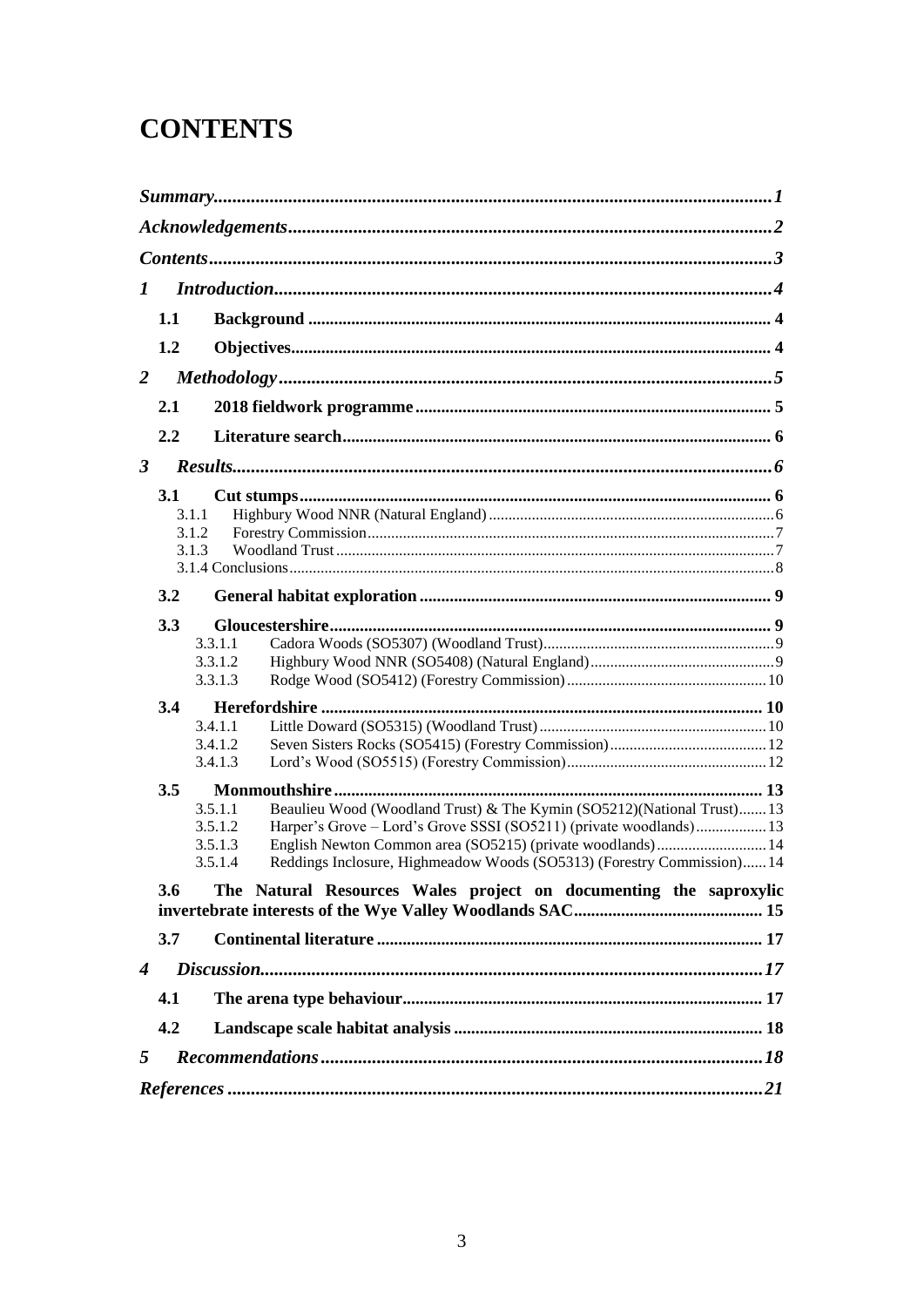## **1 INTRODUCTION**

## **1.1 Background**

Alexander (2017) provides an up-to-date review of what was then know about Cosnard's net-winged beetle *Erotides cosnardi* in the Wye Gorge.

New information has subsequently been revealed about the location of the original discovery of *cosnardi* in the Wye Gorge area. Cooter (2018) reports that in correspondence with H.K. Airy Shaw in 1970, he stated that the Staunton Road property, where he found the first British specimens in 1944, backed onto Reddings Inclosure. This fits with the York Cottage location identified as one of two potential localities in Alexander (2017). Reddings Inclosure forms the western block of Highmeadow Woods which straddles the Wales/England border, with York Cottage firmly within Monmouthshire.

## **1.2 Objectives**

Alexander (2014a) identified an urgent need for: i) targeted survey of remaining old beech stands in the Wye Valley & the old Arundel Forest area of the South Downs; ii) assessment of the extent and condition of old beech stands in these areas; iii) identification of the key conservation management requirements; and iv) establishment of monitoring protocols for old beech trees, to identify population trends in known sites.

The Species Recovery Trust set up the 2017 contract to:

- Carry out further survey of potentially suitable habitat in the Wye Gorge in the adult flight period, focusing primarily on Gloucestershire; and
- Discuss habitat management options with the local Forestry Commission team in the autumn.

Following the discovery of *cosnardi* beetles being continuously present on a recently cut goat willow stump on the edge of Highbury Wood NNR during the 2017 flight period for the beetle, the Species Recovery Trust arranged for the Forestry Commission to provide a series of freshly cut beech stumps through the Gloucestershire section of Highmeadow Woods (Marian's Inclosure and Rodge Wood) – close to where the beetle had originally been found 'new to Britain' in 1944. These were cut during the late winter period in order to provide comparable conditions to those observed in Highbury Wood in 2017. The Gloucestershire Naturalist's Society accordingly provided funding for:

- the regular monitoring of these cut stumps for *cosnardi* activity during the 2018 flight period, and for
- continued exploration of *cosnardi* habitat in the Gloucestershire section of the upper Wye Gorge.

Additional funding has been made available in 2018 from Buglife and Natural Resources Wales (NRW) to extend the research programme into neighbouring areas of the Wye Gorge in Herefordshire and Monmouthshire, respectively. Buglife had just started work on a major project funded by the Heritage Lottery Fund which includes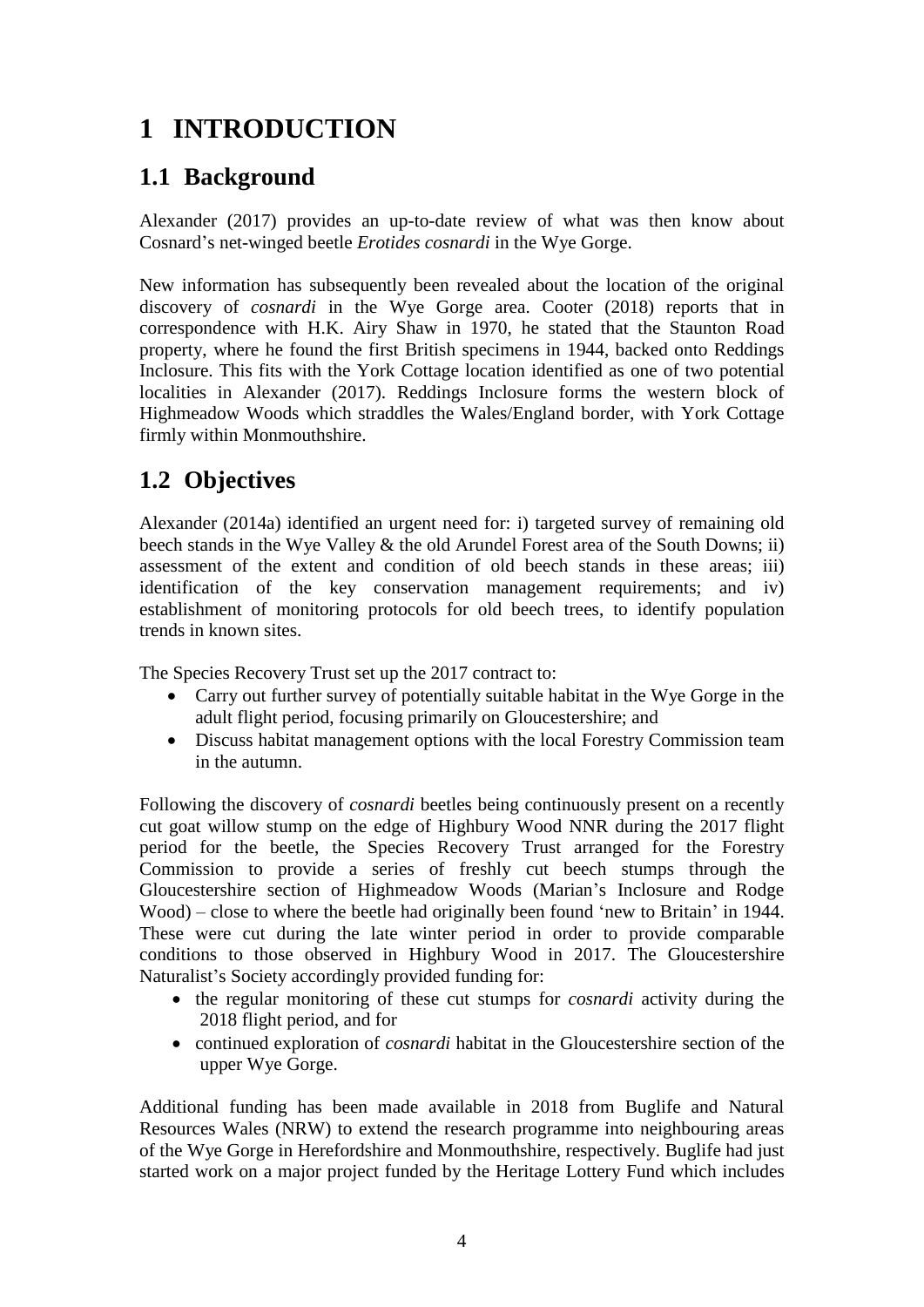conservation work on ancient trees and key saproxylic invertebrate species. NRW have been commissioning survey and assessment work on the saproxylic invertebrates of the Welsh side of the Wye Valley Woodlands SAC

## **2 METHODOLOGY**

### **2.1 2018 fieldwork programme**

The spring of 2018 proved to be a notably late one in terms of the field season. The Jet Stream had been swinging very wildly, resulting in periods of warm air drawn up from the continent and very warm sunshine for three days in mid April, but followed by periods of bitterly cold weather with NW, N, NE and E winds drawing very cold air from the Arctic regions and with periods of heavy snow.

- Visit 1 May  $5<sup>th</sup>$  to  $7<sup>th</sup>$  warm sunshine throughout the three days, around 20 degrees C, and with little or no wind. Ideal conditions for searching for *cosnardi* although it may not yet have been active – the dates were chosen to cover the earliest known date the beetle had been reported in the past:
	- Marian's Inclosure, Gloucestershire (FC) to check stumps cut as field trial;
	- Rodge Wood, Gloucestershire (FC) ditto;
	- Highbury Wood NNR, Gloucestershire (NE) to check the goat willow stump and to further explore the old beeches along the Offa's Dyke Path ridge;
	- Seven Sisters Rocks and Lord's Wood (FC), to explore new areas for potential sites;
	- Little Doward, Herefordshire (WT), ditto;
	- Cadora Woods, Herefordshire (WT) ditto.
- Visit 2 May  $26<sup>th</sup>$  Gloucestershire Invertebrate Group (GIG) field meeting arranged by David Scott-Langley as a reward to the Gloucestershire Naturalists' Society for their financial support. Warm but with vegetation wet from earlier rainfall, with brighter periods and some sunshine in the afternoon.
	- Highbury Wood NNR, Gloucestershire, to show GIG members the goat willow stump where *cosnardi* had been observed during 2017, and to carry out field survey along the main ridge of the wood where old growth beech is concentrated;
	- Cadora Woods, Gloucestershire (WT), to show GIG members the locations where Kirby (2002) had observed *cosnardi* and to survey the large clearings above the A466 Chepstow to Monmouth road that had recently been cut by the Woodland Trust.

Visit 3 May 29<sup>th</sup>

• Little Doward (WT), with Sarah Henshall of Buglife, to more fully explore the area of old beeches. The day was mostly overcast and relatively cool, 16 degrees C at 10am, although brightened and warmed briefly during early afternoon.

Visit 4 June 3rd

• Marian's Inclosure and Rodge Wood, to check cut stumps;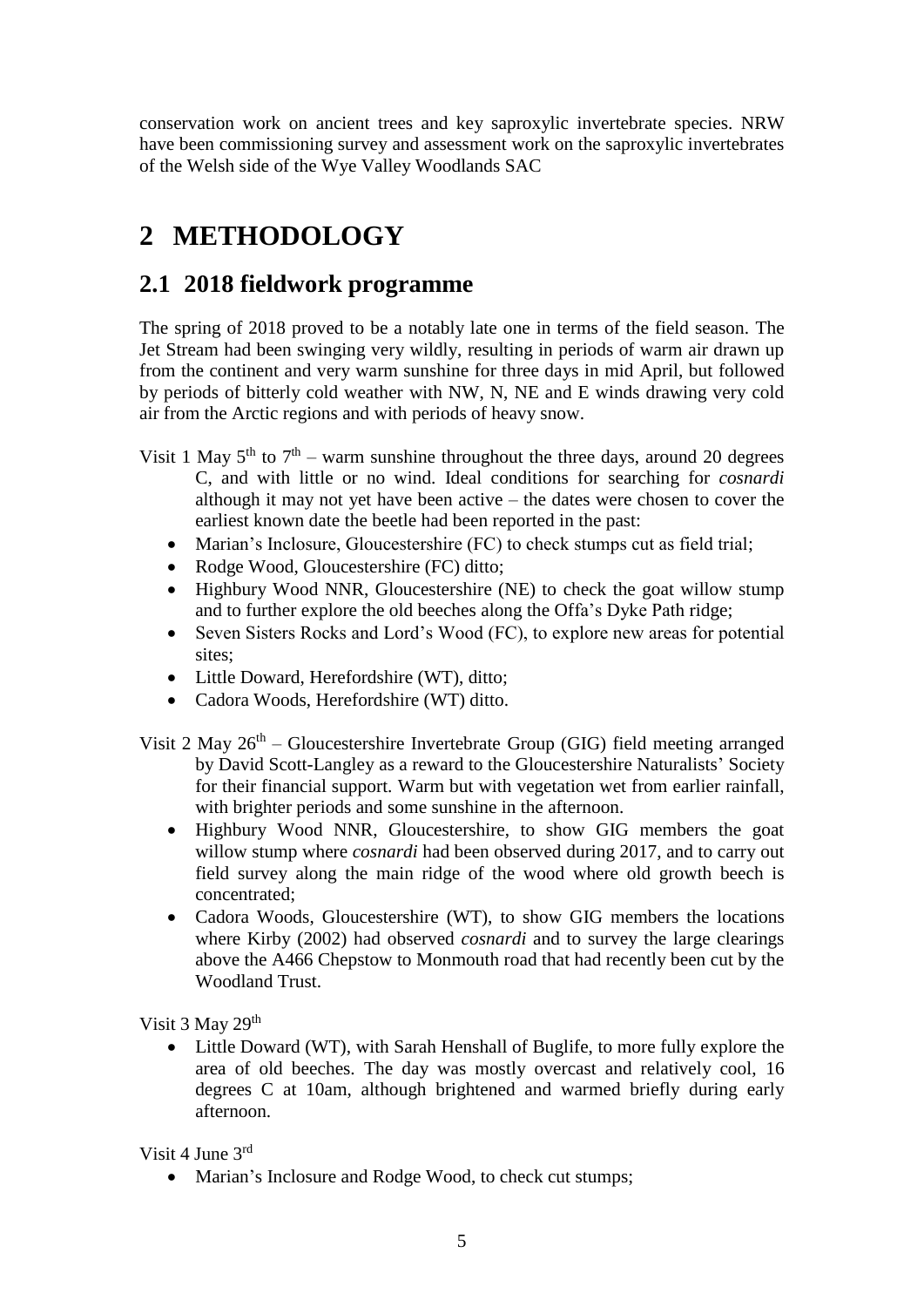- Woodland along south side of A466 which forms part of the Monmouthshire part of Highmeadow Woods (FC) and on into Beaulieu Wood (WT) and The Kymin (National Trust), to explore new areas for potential sites;
- Little Doward, further exploration of this extensive area of old growth beech.

Visit 5 June  $16<sup>th</sup>$  to  $18<sup>th</sup>$ 

- Harper's Grove & Lords Grove SSSI, Monmouthshire, to explore new areas for potential sites;
- English Newton Common, Goldsmith's Wood and Morgan's Grove, Herefordshire/Monmouthshire border;
- Far Hearkening Rock area of Highmeadow Woods.

### **2.2 Literature search**

Continued monitoring and exploration of existing data from other European countries within the natural range of *cosnardi* was also carried out in order to elucidate what more may be known about its ecology.

## **3 RESULTS**

### **3.1 Cut stumps**

#### 3.1.1 Highbury Wood NNR (Natural England)

The 2017 *cosnardi* stump was visited on a series of occasions across the flight period to see if it had remained attractive to *cosnardi* for a second year.

On May 5<sup>th</sup> it was noted that ivy and moss were encroaching across the cut surface and the exposed wood had become blackened, presumably through fungal and/or bacterial action. The ivy was cleared by hand. The mosses appeared to be mostly *Eurhynchium* ? *praelongum* and a *Brachythecium* sp. No *cosnardi* could be seen.

A second stump of another *Salix caprea*, also felled in 2017 but not noticed and therefore not investigated during the 2017 flight period, is present higher up the track. The cut surface has also blackened. No *cosnardi* could be found.

A return visit on May  $26<sup>th</sup>$  with the Gloucestershire Invertebrate Group also drew a blank on both old stumps. The stump was also checked on June  $12<sup>th</sup>$ , with negative result.

Given that no evidence could be found of *cosnardi* during 2018, consideration could be given to cutting these stumps lower, to reveal unstained heartwood, in the hope of attracting *cosnardi* again.

Interestingly, it was noted on June  $12<sup>th</sup>$  that a wayleave had been cut over across the lower section of the NNR, close by the goat willow stump. Coppice stools of hazel had been cut notably low across the strip beneath the overhead cables using a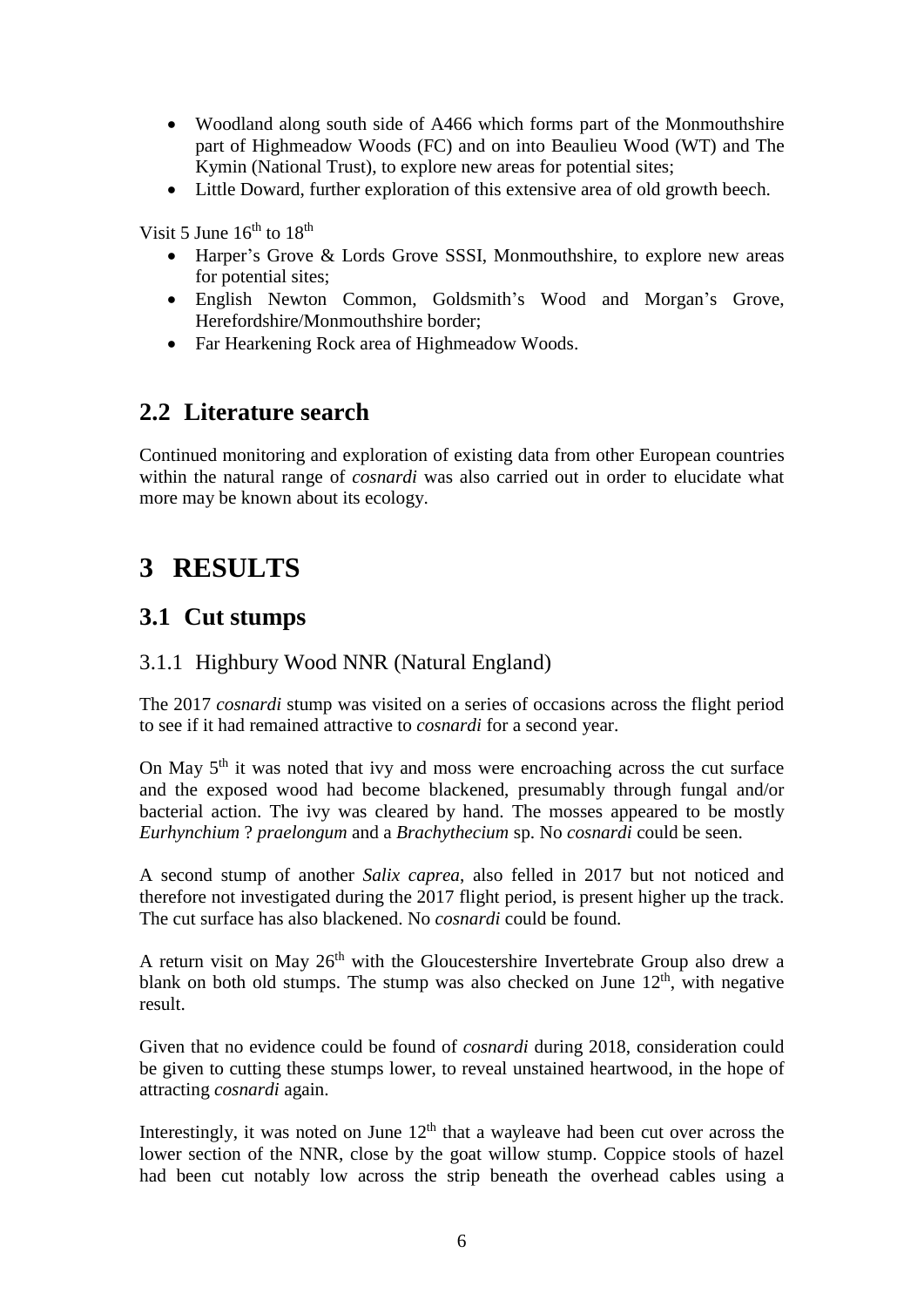chainsaw – remarkably poor quality and insensitive work for a NNR. These were all inspected for signs of *cosnardi,* but all proved negative. It was also noted that a mature sycamore on the edge of the cut swathe has a white-rotten base – this tree would have been a good option for cutting last winter as part of the project, had its presence been known.

#### 3.1.2 Forestry Commission

A series of relatively young beech trees had been identified for felling in two areas of Forestry Commission plantations - Marian's Inclosure (SO5512) and Rodge Wood (SO5412) – as part of the 2017 Species Recovery Trust project. The aim was to investigate whether *cosnardi* adults could be attracted to freshly cut stumps in the same way that they appear to have been at Highbury Wood NNR in the previous flight period. The beech trees had been felled during winter 2017/18. A group of six trees, scattered through a stand dominated by mature beech, were felled in Marian's Inclosure and two more in the western edge of Rodge Wood, also in a stand of mature beech. These trees were mostly undecayed or have some white-rot at the margins, where squirrel damage had caused localised death of the bark and the wood below had been colonised by white-rot causing fungi. These mainly provided potential arena areas as white-rot was poorly developed overall and marginal rather than heartwood.

The stumps were first re-visited on May 5<sup>th</sup>. No *cosnardi* could be found at either site. The only insects present were the saproxylic flatbug *Aradus depressus*, one individual at each site. Sweep-netting of the ground vegetation – dense ramsons in Marian's and sparse bluebell in Rodge - revealed very little. No *cosnardi* could be seen during inspections on  $3<sup>rd</sup>$  and  $12<sup>th</sup>$  June.

Olfactory detection of the fresh stumps by *cosnardi* at Marian's Inclosure could conceivably have been masked by the strong smell of the ramsons, but there are no ramsons at Rodge Wood. It is possible that both sites are too shady or too closed in by dense woodland generally to be attractive to *cosnardi* in their present condition.

#### 3.1.3 Woodland Trust

Although not engaged with the SRS project, ongoing woodland management works carried out for the Woodland Trust were found to be providing additional cut stumps within parts of Cadora Woods. An exploratory excursion on  $7<sup>th</sup>$  May located a single recently felled lime tree and a series of lower roadside glades formed by the clearfelling of a large number of maturing sycamores – this felling may have been for Health & Safety reasons, above the Chepstow to Monmouth road.

The sycamore stumps exhibited mostly undecayed heartwood although a small number had some white-rotten heartwood and/or hollows.

Walking along Coxbury Lane on  $5<sup>th</sup>$  May the stump of a freshly cut large mature lime tree was noted by new gateway works on the upper side of Highbury Fields and Cadora Woods (SO537088). The tree appeared to have been cut within the previous six months. The core of the stump is solid but there is an area of white-rot development; the diameter of this cut area is about 0.5m. It potentially offers an arena area between Highbury Wood and the places in Cadora Woods where individual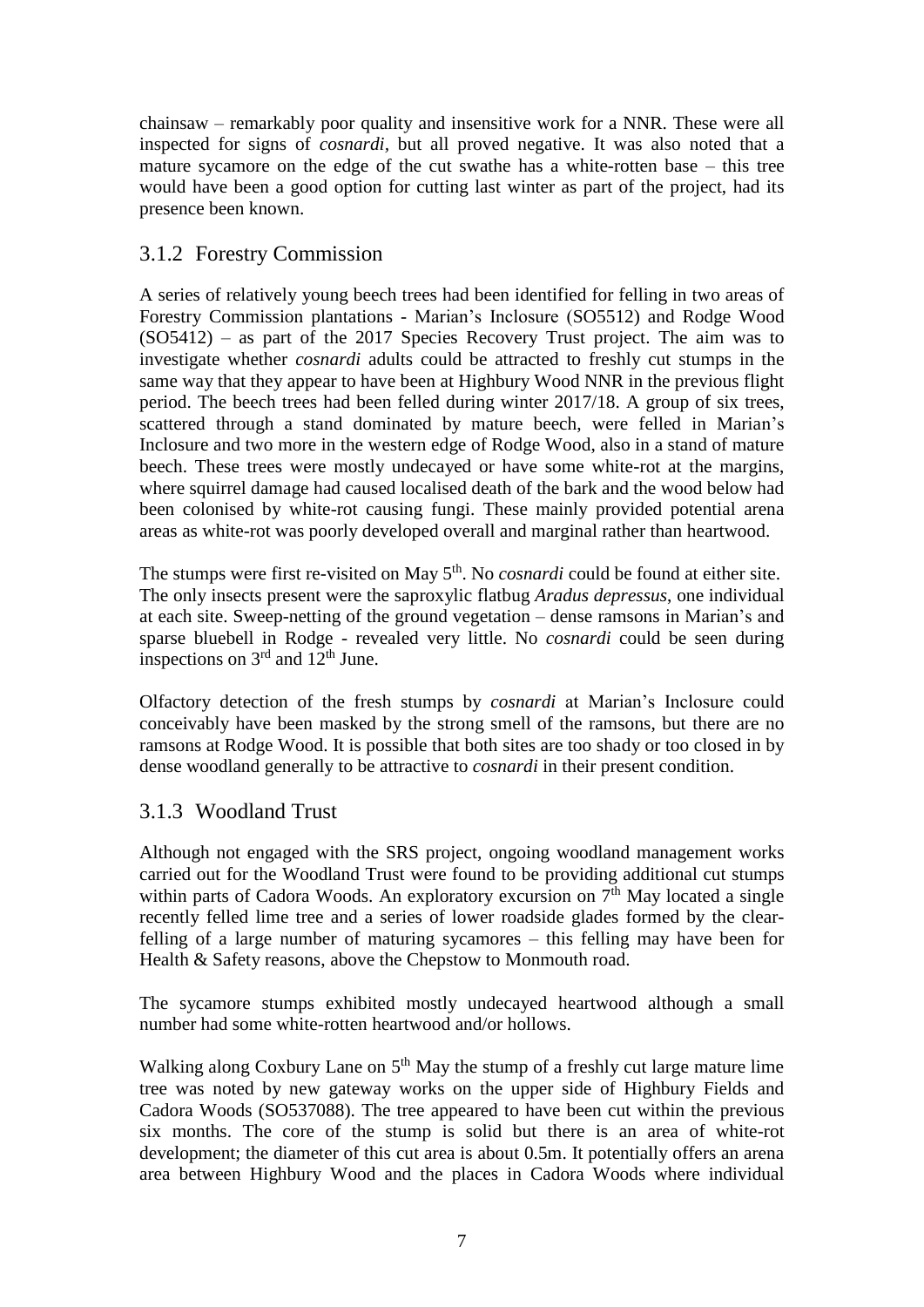*cosnardi* adults have been found in the past. No insects were present on this occasion. Follow-up inspections were made on June  $12<sup>th</sup>$ , when it was noted that there had been other trees felled alongside Coxbury Lane. No *cosnardi* could be seen.

#### **Felled sycamores above the Chepstow-Monmouth road**

These sycamore glades were first noted on May  $7<sup>th</sup>$ , when no associated invertebrates could be found.

The situation was very different when visited with the Gloucestershire Invertebrate Group on May  $26<sup>th</sup>$ . The glades were providing a series of sheltered hot-spots for flying insects on this occasion and the cut stumps were very productive. Although no *cosnardi* could be found, one particular stump had attracted a wide range of saproxylic beetles, although presumably attracted by the sappy exudations rather than as a potential arena. Species present included the beetles *Pediacus dermestoides*, *Rhizophagus perforatus, Cerylon ferrugineum* as well as the sap-beetle *Glischrochilus hortenis*. The saproxylic bugs *Aradus depressus* and *Aneurus* sp were also present on a number of the other stumps. The hoverfly *Criorhina* sp was also a feature of one glade – this develops in decaying roots. A single specimen of the Nationally Scarce darkling beetle *Gonodera luperus* was also found – this is assumed to be saproxylic although the larval requirements are not known. This is only the second time that this beetle has been reported from the Wye Valley Woodlands in Gloucestershire (Alexander, 2018). A subsequent visit on June  $12<sup>th</sup>$  noted another rare hoverfly *Brachyopa pilosa* attracted to these sappy stumps – the first record of this species from Gloucestershire (D. Iliff, pers. comm.). The stumps were already beginning to be masked by the vigorous growth of bramble and cleavers. Later in the year the stumps had disappeared behind a ring of young sycamore growth emerging from the bark below the cut.

#### 3.1.4 Conclusions

No *cosnardi* beetles were found at freshly cut stumps during the 2018 flight period, neither at those trees cut specially to attract them, nor at trees which had been cut for other reasons. The implications of this result are difficult to understand – what had been so attractive about the Highbury Wood goat willow stump in 2017 that made it so unique? How important are cut stumps for male *cosnardi* as gathering places? If such gatherings are an important part of *cosnardi*'s behaviour, what other situations might they be using as alternatives? Cut stumps are not produced through natural processes, only through human action. It is very unlikely that the availability of cut stumps is stimulating behaviour that is not normal for the species – it seems more likely that they are offering something better than natural situations.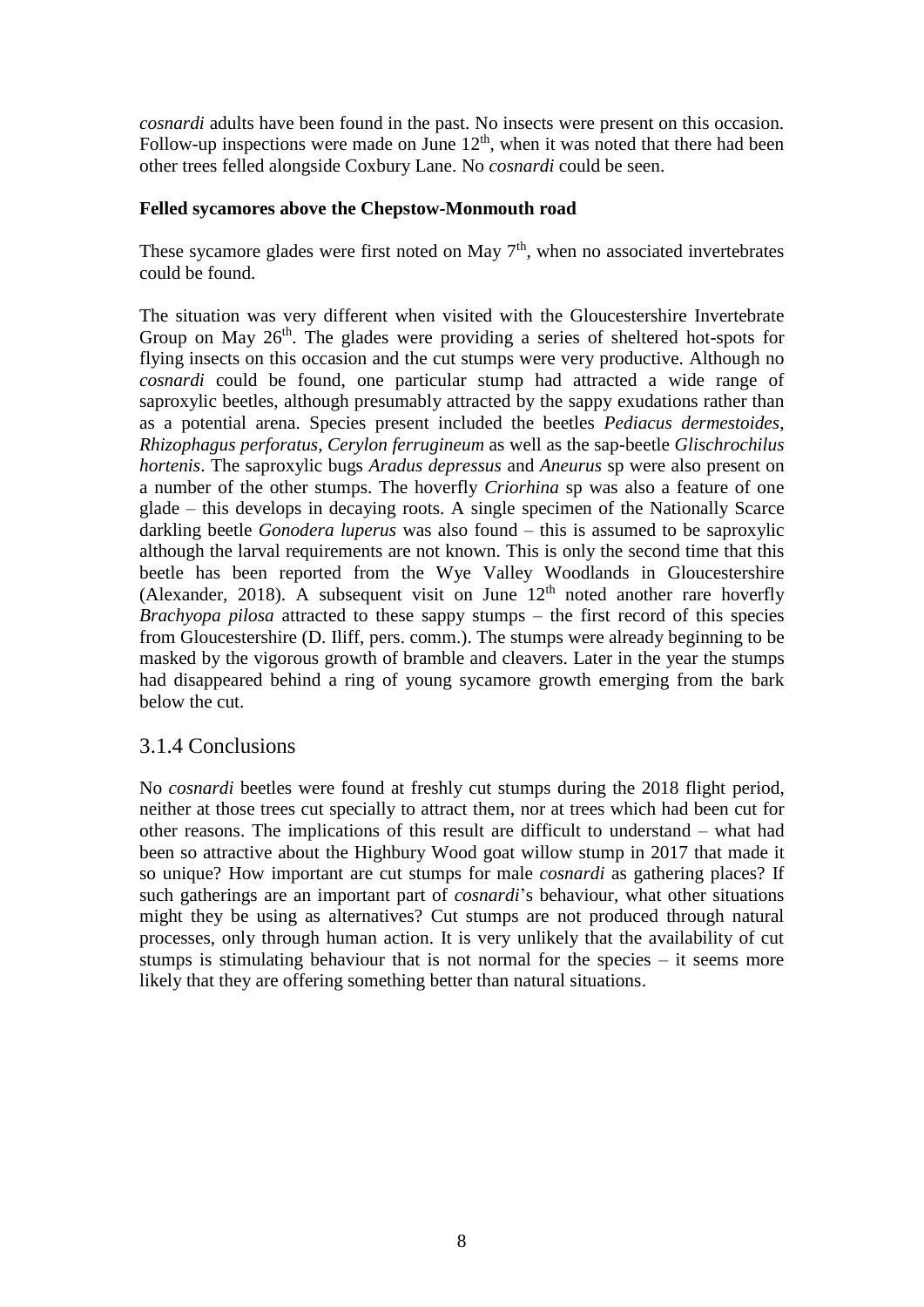## **3.2 General habitat exploration**

## **3.3 Gloucestershire**

#### *3.3.1.1 Cadora Woods (SO5307) (Woodland Trust)*

A walk through on May  $7<sup>th</sup>$  aimed to re-assess site quality following the revised understanding of *cosnardi* ecology resulting from the 2017 work. A series of lower roadside clearings had recently been cut for the Woodland Trust, presumably as part of H&S works (see 3.2.3 above). The potential of these stumps for *cosnardi* arenas was noted, although no invertebrates were associated on this occasion.

The plantation areas were noted as containing a thin scatter of mature oak, beech, etc, and that these have mostly not been subject to halo-release work – at least not within the past 10-20 years - to the detriment of their value as veteran trees. Many veterans were suffering from crown competition from dense pole beech or larch, as well as other conifer species. One small area did however appear to have had some halorelease work, above the main forestry ride past Church Grove.

Much of the woodland appears unsuitable for *cosnardi*, being dense, even-aged and closed-canopy – no heartwood decay progressing, no sunny stumps, no structural diversity, and precious little decaying wood at all. However, it may be that the mere presence of a low density of veteran trees within the mix – as opposed to a frequency is sufficient to maintain a small population of *cosnardi*? One particular beech, immediately above a track, appears to be a potential host tree for *cosnardi:*

- Latschbacher tag no. 3803 and an oval aluminium tag numbered 6902, and therefore part of the Woodland Trust's veteran tree survey;
- Girth is about 3m:
- There is a basal cavity and an area of white-rotten heartwood visible within.

Another large beech tree, Latschbacher tag no. 7955, has a tight fork at about 1.5m up the trunk and so might also have some decay within. The Woodland Trust's tree survey data may provide a valuable opening into assessing the whereabouts of suitable host trees within this large extent of otherwise unsuitable woodland.

A small stack of felled tree trunks in a stacking bay close to one of the original 1902 *cosnardi* sites was investigated for saproxylics but only the sap beetle *Glischrochilus hortensis* and the flat bug *Aradus depressus* could be found. The longhorn beetle *Rhagium mordax* was seen in flight close by.

#### *3.3.1.2 Highbury Wood NNR (SO5408) (Natural England)*

The zigzag access track and the route of Offa's Dyke path along the high ridge were walked on a number of occasions during the 2018 flight period.

May  $5<sup>th</sup>$  – hand search and sweeping revealed no *cosnardi*; very little by way of invertebrates at all.

May  $26<sup>th</sup>$  – members of the Gloucestershire Invertebrate Group explored alongside the access ride and Offa's Dyke path, but very little of significance could be found. The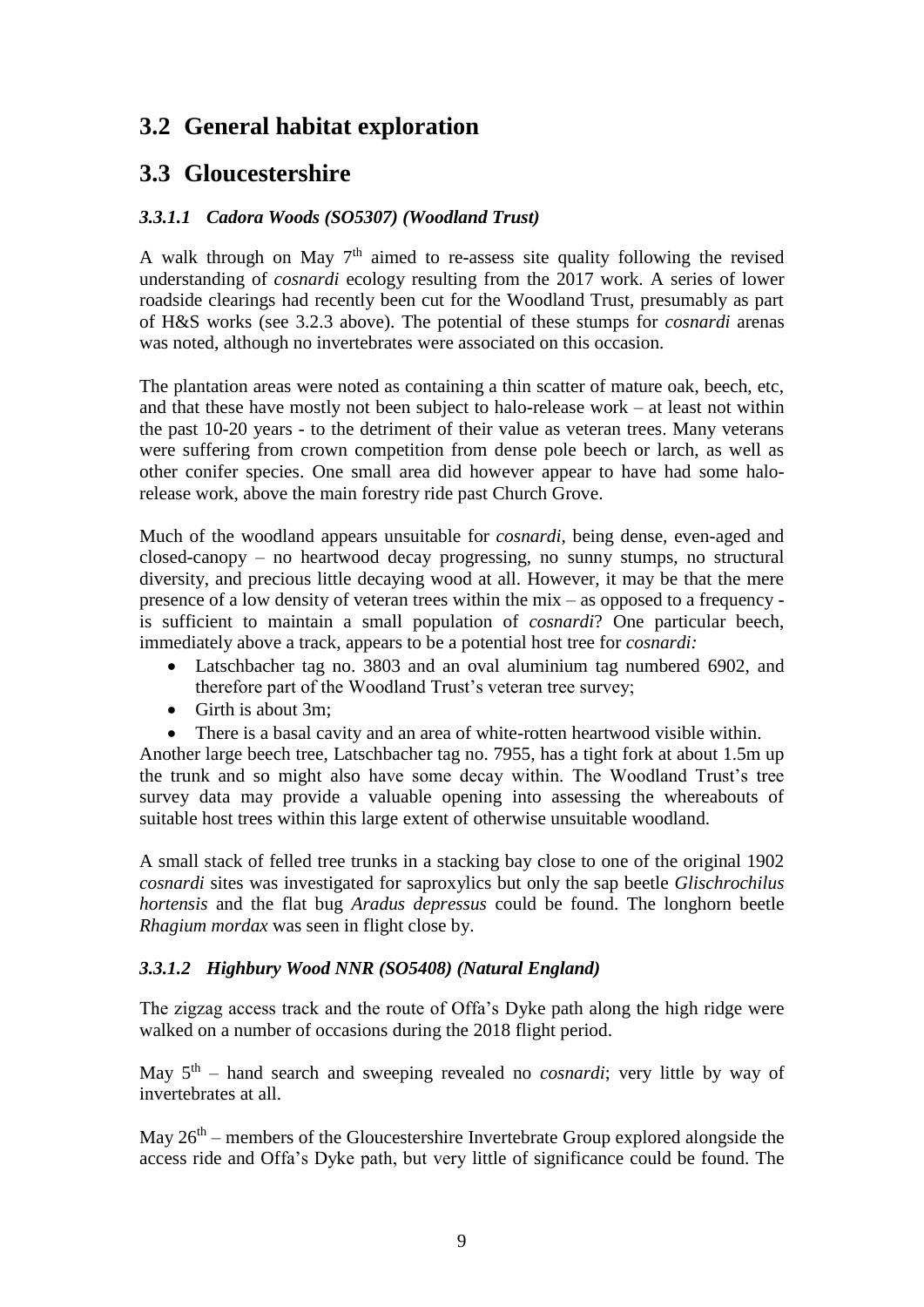invertebrate fauna was notably sparse and nondescript in character on this occasion. Blossom of both hawthorn and holly was attracting very little.

#### *3.3.1.3 Rodge Wood (SO5412) (Forestry Commission)*

The lower roadside strip of Ridge Wood was traversed on May 5<sup>th</sup> to see if any trees potentially suitable as *cosnardi* larval habitat or as potential arenas (if cutting could be arranged). At least two mature beech were found with extensive development of white-rot. These appear to be much more suitable for trial-felling than any felled so far.

### **3.4 Herefordshire**

#### *3.4.1.1 Little Doward (SO5315) (Woodland Trust)*

The first visit (May  $6<sup>th</sup>$ ) aimed to investigate the old beech areas in the western part of the site and to improve the surveyor's understanding of the site layout. Access was made from the tarmac entrance area by Ganarew Cross. The south-west and southfacing steep slopes were traversed, and evidence sought for saproxylic beetles in general. Conditions were warm and sunny (car thermometer at 24-25 degrees C). Despite the frequency of large old beeches and much fallen deadwood, very few saproxylic invertebrates could be found: *Mycetophagus atomarius*, *Pediacus dermestoides* and *Scaphidium quadrimaculatum.*

The second visit (May  $29<sup>th</sup>$ ) aimed to provide Sarah Henshall of Buglife with an overview of the main areas of old beech trees while at the same time surveying for saproxylics and especially *cosnardi*. The day started at the western end of the old beech areas, cutting across to the deer fence which cuts perpendicular to the slope, then continued eastwards outside of the deer-fenced area, as far as the old deer park stone wall boundary. Saproxylic invertebrates proved to be hard to come by, but the Nationally Scarce fungus weevil *Platyrhinus resinosus* was unusually frequent. The list of species identifiable under field conditions also included *Mycetophagus atomarius* and *Pediacus dermestoides* – both low-grade indicators of ecological continuity – as well as Rhinoceros beetle *Sinodendron cylindricum* and lesser stag beetle *Dorcus parallelepipedus*, both present in good numbers. A feather-horned cranefly observed was thought to be the uncommon *Ctenophora pectinicornis*. Larvae of the click beetles *Stenagostus rhombeus, Melanotus sp* and *Denticollis linearis* were found beneath bark on deadwood, as well as of the longhorn beetle *Rhagium mordax*. Molluscs were found to be species-rich and to include two old growth indicator species lapidary snail *Helicigona lapicida* and ash-black slug *Limax cinereoniger*.

The surveyors eventually came across a large fallen beech which had been sawn up to restore access along a track along the upper edge of the slope, and where a track cuts diagonally upslope to meet it, at gps location SO 54036 15836 (using a handheld Garmin reader). One sawn section of the main trunk had been left relatively face upwards but tilting somewhat, southwards towards the sun. Two *cosnardi* beetles were observed stationary on the cut surface, and a third appeared after one of the original two had flown a short distance into the surrounding tall nettle and bramble vegetation – flight appeared weak. The beetles were observed and photographed for about 40 minutes, in which time they slowly moved around the cut disc surface, with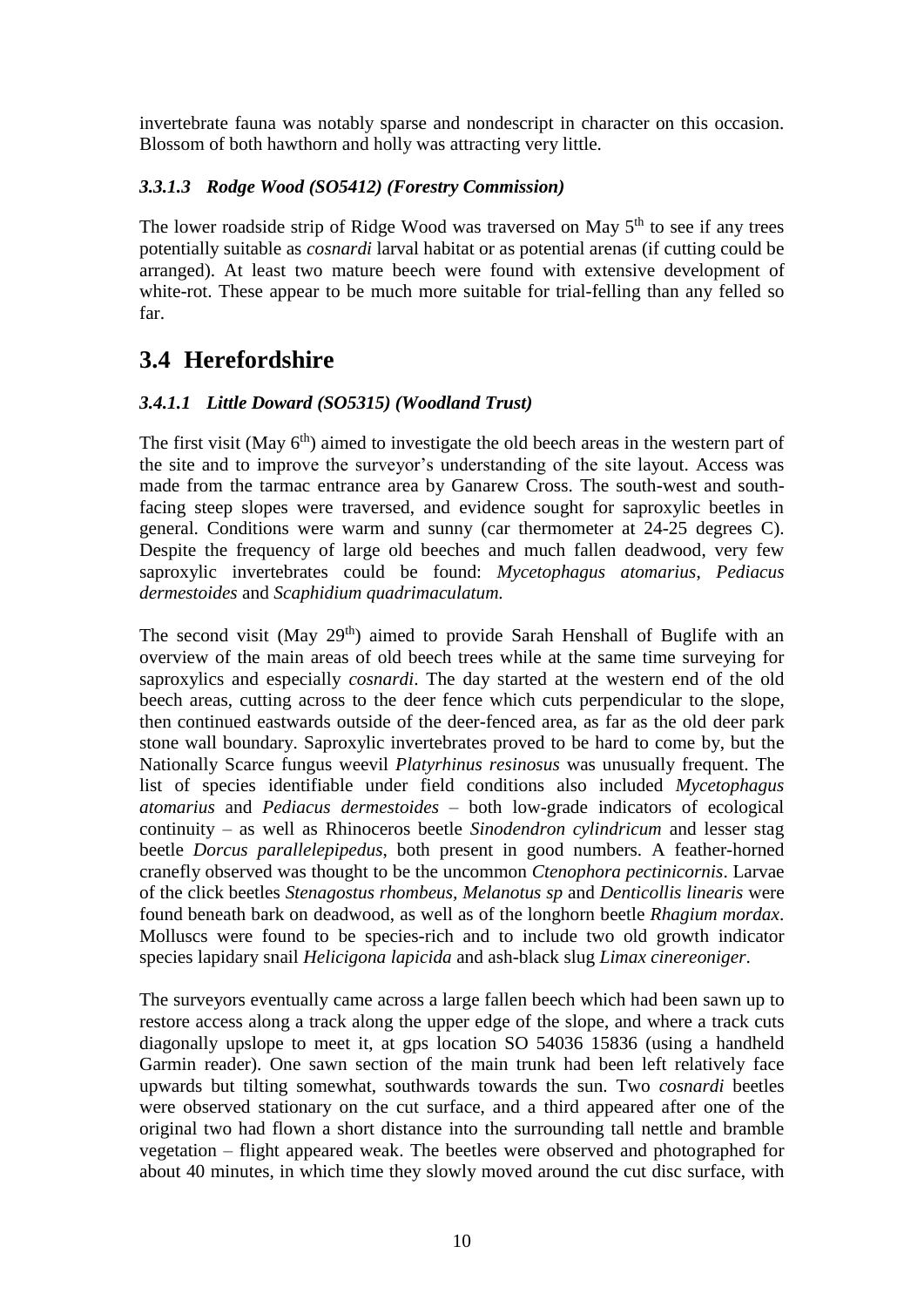their antennae typically held up into the air above. They tended to move towards the edges of the cut face, which may have been in reaction to the presence of the observers. The cut trunk section was 81 by 61cm across and there was 54cm of trunk beneath; it presumably had been cut from the large beech illustrated as Fig 6 in Telfer (2016) and therefore cut between then (late spring 2015) and May 2018 – the dry condition of the cut surface suggests cutting took place in 2015 or 2016 at the latest. The trunk slice did not have a central core of decayed heartwood but there were small cavities with white-rotten heartwood, marginally around the slice. The situation is best described as a well-sheltered large glade, with southerly aspect, and with mature beeches on all sides except above, where there was a limestone crag. The rest of the fallen old beech included vertical sawn trunk faces as well as lying decorticated trunk sections. *Erotides cosnardi* could not be found in any situation other than the lying trunk slice. The only other saproxylic beetles observed nearby were red-headed cardinal beetle *Pyrochroa serraticornis* and the longhorn beetle *Rhagium bifasciatum*.

A short distance to the east, another large beech standing above a track had been felled and the top rolled down the slope below the trunk. The cut surface was fairly fresh and still sappy, with a large lateral area of white-rot – clearly cut early spring 2018. No invertebrates were associated, but this felling was noted as a missed opportunity to leave some cut sections on the ground to attract *cosnardi*.

An old fallen bracket of *Inonotus hispidus* was found to be full of the distinctive larvae of the Nationally Scarce false darkling beetle *Orchesia micans.* A number of fallen beech stems showed emergence holes of a scolytid beetle, approx. 1mm in diameter, and are thought to be of a *Xyloborus* group species*.* Emergence holes of what appeared to be *Dorcatoma* beetles were also noted in *Ganoderma australe* and *Inonotus dryadeus*. Samples have been taken away for rearing as they are most likely to belong to the two Nationally Scarce *D. dresdensis* (develops in hard perennial brackets of *Ganoderma australe*, etc) and *D. substriata* (in annual brackets of *Inonotus* spp etc).

A return visit on June  $13<sup>th</sup>$  targeted the beech snag where Telfer (2016) had found an adult male beetle by sweeping. The OS grid reference (using a Garmin handheld machine) is SO5396615865; the girth was measured at 3.75m gbh. The snag stands in full sunshine amongst bracken and nettles, at the upper edge to a slope with other veteran beech trees. The old top lies alongside beneath bracken, nettles and bramble growth. Access to the hollow interior and basal debris of the snag is possible through a small basal gap between root buttresses. Debris pulled out contained a very young larva of an alleculine darkling beetle but nothing else – Jo Hackman (NE) reports seeing an adult *Pseudocistela ceramboides* beetle here earlier in the month and so the larva is likely to be from this Nationally Scarce species. It is striking how close this snag is to the sawn beech trunk where the three male beetles were observed and also to the location where Pete Kirby found a beetle in 2004.

General searching for saproxylic invertebrates revealed a variety of the more common and widespread species: the beetles *Pediacus dermestoides* (Cucujidae), *Stenagostus rhombeus* (Elateridae), *Cerylon ferrugineum* (Ceryonidae), *Dorcus parallelepipedus* and *Sinodendron cylindricum* (Lucanidae) and *Hylesinus crenatus* (Scolytinae), as well as the dipteran *Xylophagus ater*. The distinctive larval burrows of the beetle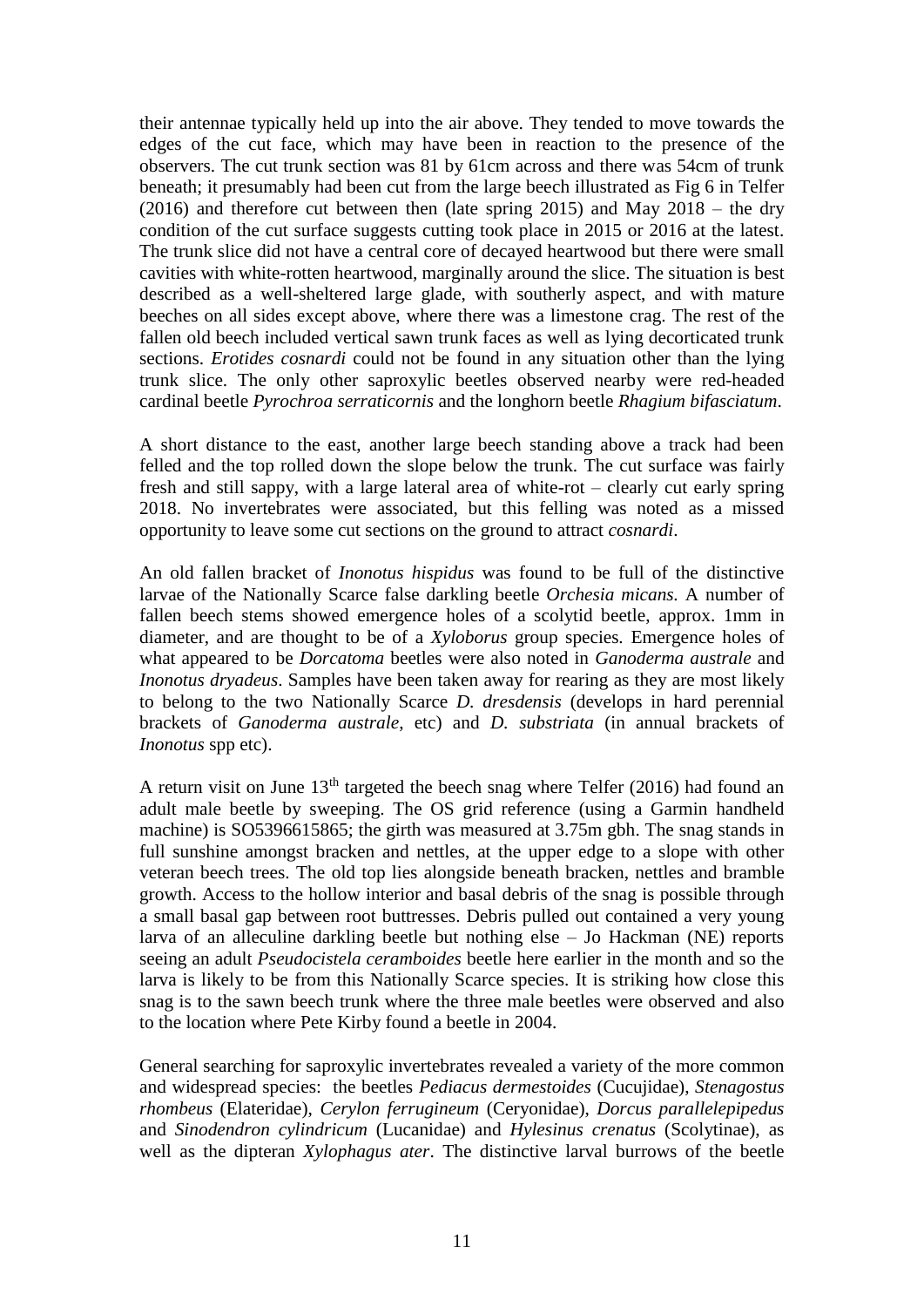*Hylecoetus dermestoides* (Lymexylidae) were found in a lying beech trunk just outside of the deer park, towards Seven Sisters Rocks.

The overall assessment of the saproxylic habitat available is "huge potential", with the beginnings of a rich and varied fauna increasingly becoming revealed. Ideally this site should be subject to a more detailed investigation using flight interception traps targeted at areas of wood decay such as the many rot-holes observed. Such a study has the potential to identify host trees for *cosnardi* larval development.

#### *3.4.1.2 Seven Sisters Rocks (SO5415) (Forestry Commission)*

The deer park of Little Doward was enclosed out of a larger area of common pasture and the land immediately to the east contains very similar old growth beech woodland. This was briefly explored on  $6<sup>th</sup>$  May and the slopes below Seven Sister Rocks – a continuation of the crag line within Little Doward - were found to contain mature beech and oak high forest. The larger oaks have a girth of about 4.5m and beech trees exceed this, reaching about 5m girth at 1.3m height. There are also a few large old ash trees. Habitat quality appears very comparable with Little Doward with the exception only that large items of fallen deadwood were much scarcer at the time of the visit. The only saproxylic beetle noted was the Nationally Scarce fungus weevil *Platyrhinus resinosus.*

The slopes beyond Seven Sisters Rocks – to the east - rapidly become dominated by dense young woodland.

#### *3.4.1.3 Lord's Wood (SO5515) (Forestry Commission)*

Apart from the slopes at Seven Sisters Rocks, most of Lord's Wood comprises forestry plantations on the plateau and young woodland along the slopes above the river. The talus slopes below the high rocky crags comprise young, dense-pole woodland, except for small sections with stabler rocky ground where a few mature beeches were noted. At the north-east end of the craggy slopes, towards New Weir and Symonds Yat West, and where a public path cuts up through the crags, there are a few more large old beech including one specimen of about 4.5 m girth. Exploring the more accessible crag areas, a few patches of old beech coppice were encountered, and these eastern upper slopes include areas of semi-natural woodland including beech. However, the bulk of the core of the woodland is under plantation forestry. Mature beech again become prominent towards the western edge of the wood, close to Seven Sisters Rocks. The plateau area immediately above Seven Sisters Rocks has evenaged beech high forest, apparently being managed as continuous cover forestry, with periodic thinning – no old trees, no heartwood decay – and is almost certainly singed beech coppice. A section east of the large disused quarry has recently been thinned of larger girth beech and oak – none showing signs of heartwood decay - and with any rotten trees felled and left.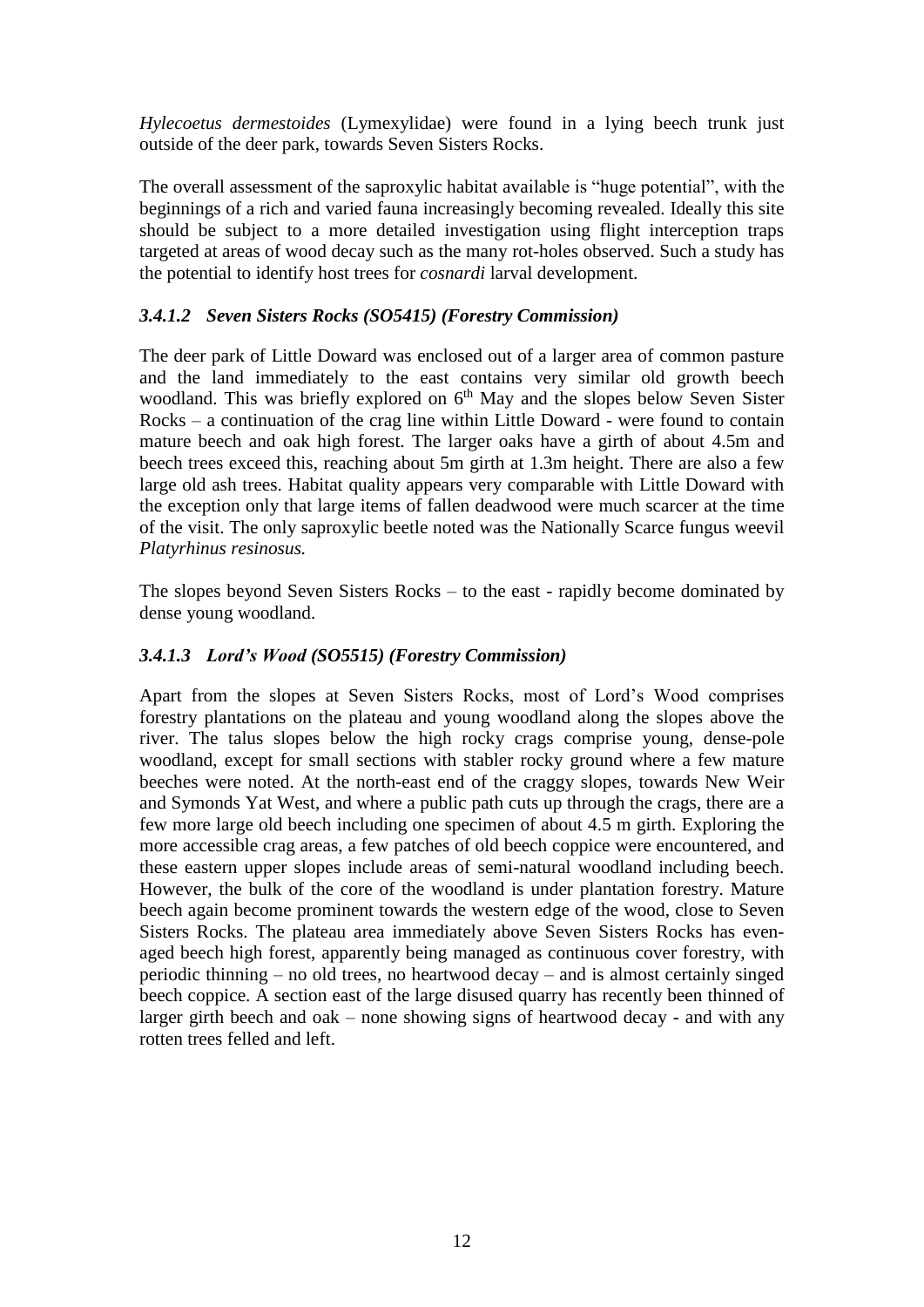## **3.5 Monmouthshire**

#### *3.5.1.1 Beaulieu Wood (Woodland Trust) & The Kymin (SO5212)(National Trust)*

Beaulieu Wood combines gentle lower slopes rising to a boulder-strewn craggy upper slope with a plateau beyond. The lower slopes are dominated by forestry plantations but the rocky upper slope has old beech coppice including large old coppice stools, some with rot-holes visible. These rot-holes may provide suitable larval habitat for *cosnardi*. Conditions are generally dark and shady. The plateau woodland is more mixed. A Woodland Trust information panel notes that by 1811 much of the wood was being cut for charcoal production.

There is additionally another strip of old beech coppice on the steeper slopes which swing round southwards towards Beaulieu Farm. This area appears equally promising as *cosnardi* habitat but was not entered as the land is privately owned and permission had not been sought for entry.

The National Trust land ownership at The Kymin includes areas of mature opengrown oaks and open lawns. One large beech tree had recently been felled and the trunk left on the ground, although with lop-and-top removed. The cut stump was checked on a number of occasions but no *cosnardi* were observed.

#### *3.5.1.2 Harper's Grove – Lord's Grove SSSI (SO5211) (private woodlands)*

This is one of the constituent SSSIs of the Wye Valley Woodlands SAC, designated as a large area of predominantly relict mixed coppice and mixed coppice with standards woodland along the slopes of the River Wye gorge. This particular site is considered notable for the stand of hornbeam at the upper end.

The precise boundaries of the SSSI do not accurately define the extent of semi-natural woodland and the present text relates to the geographical site rather than the designated site. Lord's Wood has been subject to clear-felling of some central blocks and replanting with conifers. It has two parallel disused railway tracks through its length and which currently provide valuable access to the otherwise notably steep slopes.

The wood was explored from the two tracks on the afternoon of June  $16<sup>th</sup>$  and the morning of June 18<sup>th</sup>. Overall the wood was assessed as mostly unsuitable for *cosnardi* due to the small pole size of much of the timber currently available as well as the dense closed canopy, but there is also a thin scatter of veteran beech and lime, including old pollards, as well as massive out-grown coppice stools. In this respect it is similar to Cadora Wood around the time of acquisition by the Woodland Trust and before the conifer blocks began to be harvested, and the latter has of course generated two sightings of *cosnardi* in 2002 (Kirby, 2002). Harpers Grove itself holds a massive lime pollard, about 7m in girth. The larger trees present potentially contain whiterotten heartwood and hollowing, potentially suitable for *cosnardi* larvae.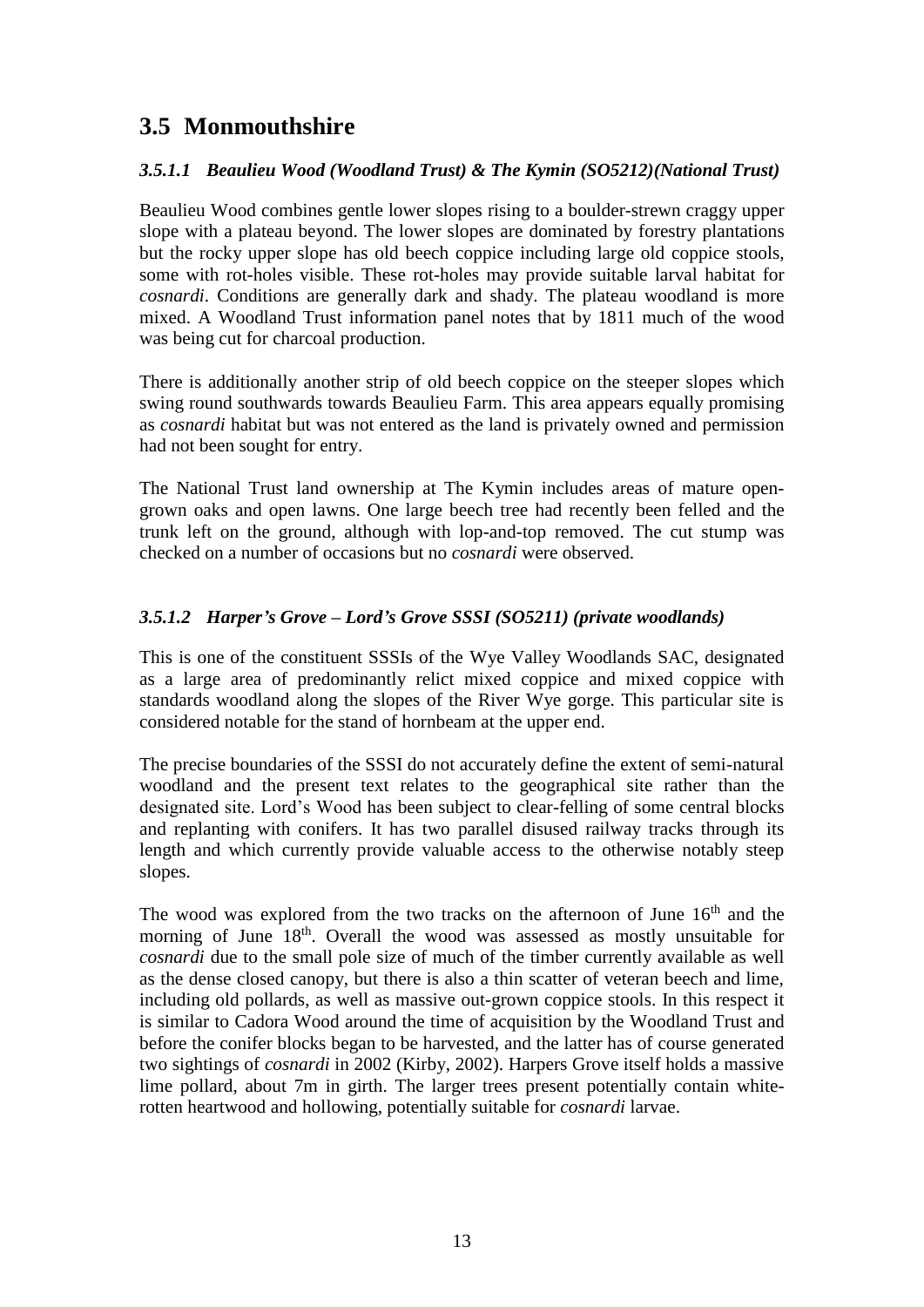#### *3.5.1.3 English Newton Common area (SO5215) (private woodlands)*

The woodland of Little Doward is more or less continuous with a large expanse of woodland to the west, on steep slopes around English Newton Common – a ridge of high ground between the River Wye and the small tributary valley of the Mally Brook. The area was explored using the public footpath network on June  $17<sup>th</sup>$ . The woodlands of Goldsmith's Wood and Morgan's Grove (both within the civil parish of Ganarew, Herefordshire), Hayes Coppice, Joint Wood and Hazel Wood (all within Monmouthshire) are all under private forestry management, with blocks of conifer plantations or areas of active sweet chestnut coppice predominating. However, the narrow ridge plateau of the former common has a section with a concentration of large old beech trees (SO523154). These include small rot-holes and some will undoubtedly be hollowing, and so may be considered as potential habitat for larval *cosnardi*.

#### *3.5.1.4 Reddings Inclosure, Highmeadow Woods (SO5313) (Forestry Commission)*

Reddings Inclosure is a very large section of Highmeadow Woods, forming the main western block of this Forestry Commission land. Although rather dominated by conifer plantations today and accessed along the forest rides, the overall mosaic includes remnant sections of old beech coppice on steeper rockier terrain as well as patches of more mixed semi-natural woodland of coppice-with-standards type. These are more apparent when using the public footpath network rather than the forestry extraction rides. The area has not yet been explored in detail for the *cosnardi* project but has been subject to a number of exploratory forays. The 2018 visits include a further exploration of the woodland adjoining York Cottage but focused more on sections fringing the Monmouth to Staunton Road (A4136) and the slopes around Far Hearkening Rock and across to the edge of Lady Park Wood NNR.

The location of the original 1944 discovery of *cosnardi* as a previously overlooked British species has recently been revealed as Reddings Inclosure. Cooter (2018) reports that he had spoken with the discover, HK Airy Shaw (1902-1985), after his own discovery of the beetle on the South Downs, and that Airy Shaw had revealed to him that the original locality was on the edge of Reddings Inclosure. This fits with the investigation of the original locality using genealogical techniques, as reported last year (Alexander, 2017) – the York Cottage locality is now presumably confirmed.

The woodland adjoining York Cottage was explored again on June  $3<sup>rd</sup>$ . This is a potentially interesting section of mature beech and oak high forest, but closed canopy at present and heavily shaded by the beech trees. The main ride through its length provides a narrow strip of better-lit ground. It is well-used by horse-riders from the adjoining stables but there has been no cutting of trees recently and so there are no cut stumps or trunk sections to potentially attract *cosnardi* beetles. Many of the older beech trees show visible signs of wood-decay through rot-holes and some are almost certainly hollowing. Larval habitat does seem very likely

On June  $12<sup>th</sup>$  an exploration of the woodland along the other side of the A4136 was carried out. Mature beech and oak high forest dominate much of this area, both alongside the road and into the interior, as along the flanks of a small valley and also on Headless Hill. The larger beech trees achieve girths of between 1.5 and 3.5m,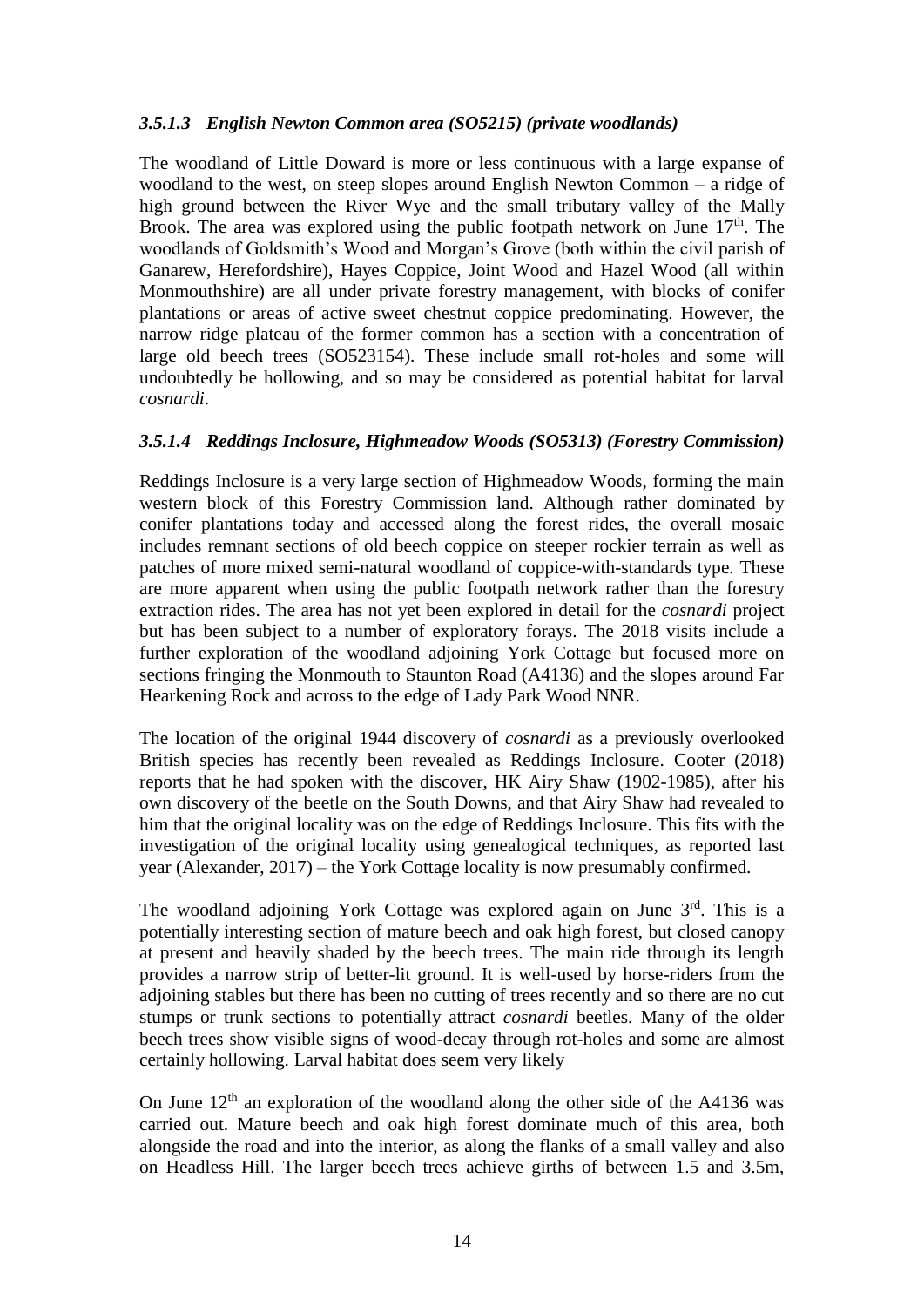while larger girth oaks are also present, the largest noted being measured at 3.58m. One notably large hollow oak stump at Headless Hill was measured at 3.07m but was larger before the top collapsed. The stump contains extensive white-rotten heartwood, presumably caused by the bracket fungus *Ganoderma australe*. This emphasises the point that if *cosnardi* requires large white-rotten hollow tree trunks, then oak should not be ignored as a potential host. This area of woodland does seem to have strong potential to support the beetle.

## **3.6 The Natural Resources Wales project on documenting the saproxylic invertebrate interests of the Wye Valley Woodlands SAC**

NRW initiated a programme of survey work in the Wye Valley Woodlands SAC in 2017 with the objective of identifying significant interests other than vegetation ecology within the SAC. One such survey programme has been targeted at saproxylic invertebrates (Alexander, 2018). The work programme for 2018 involved continued field survey supplemented by the operation of nine flight interception traps situated in the Blackcliff/Wyndcliff SSSI (three traps) and the Pierce, Alcove & Piercefield Woods SSSI (six traps). A single male *cosnardi* was taken in one of the six traps operated in the latter SSSI. This is the first record of the beetle from this end of the Wye Gorge and the first Welsh record since 1944.

The trap concerned was located on the hillfort of Pierce Wood (ST536959) at the point that the stem of a relict coppiced small-leaved lime has fallen into a single standard of another lime – see image below. Several ripped limbs show signs of regeneration and the collapsed lime came fully into leaf during the 2018 season suggesting the presence of very little damaged or decayed wood. The catch was made between  $17<sup>th</sup>$  May and  $26<sup>th</sup>$  June.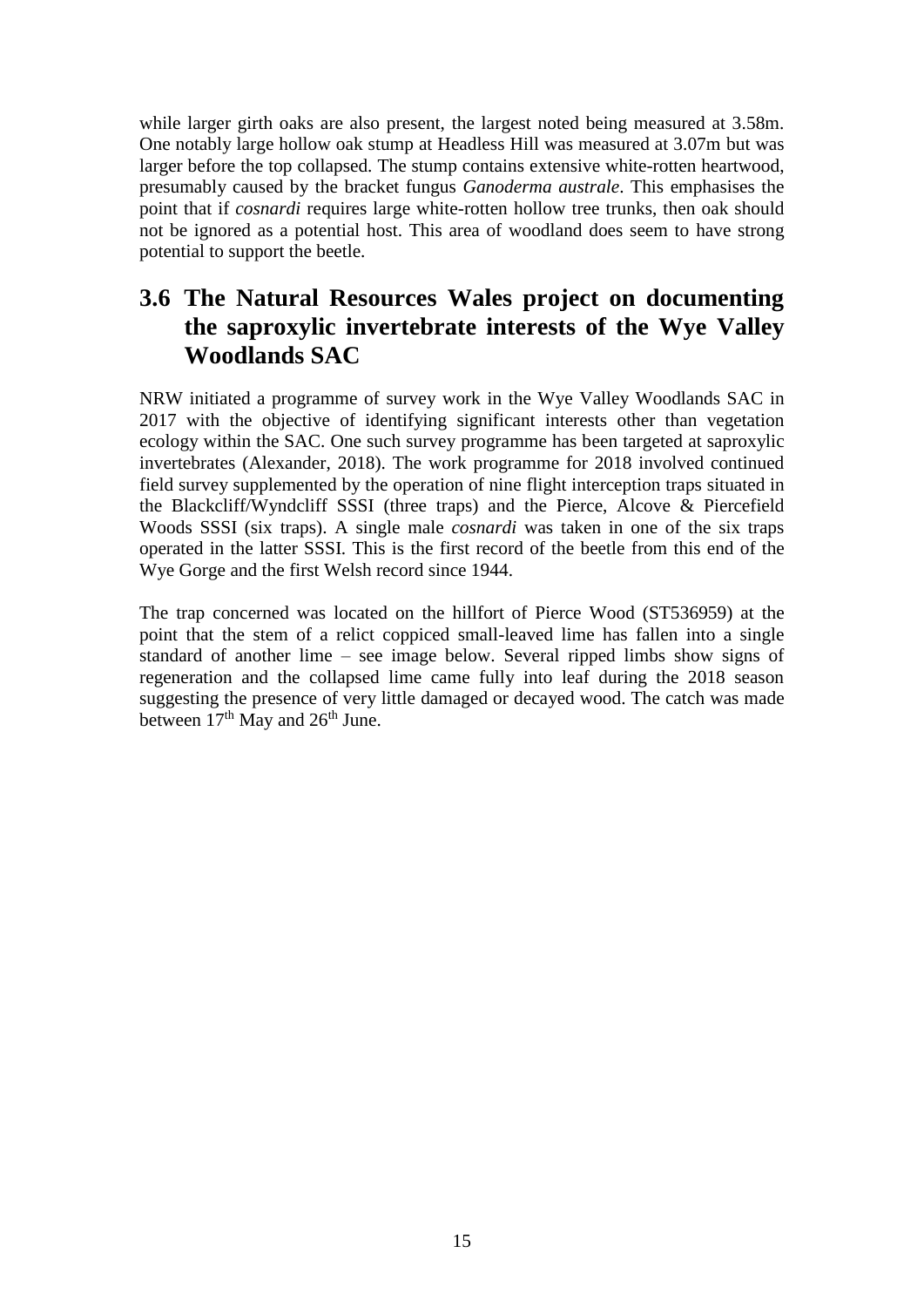

This discovery raises a number of questions. An aggregation of larval Lycidae had been found beneath loose bark on a fallen stem of small-leaved lime close by during the autumn of 2017. These had been assumed to be *Platycis minutus* as that was the only lycid known from the site at the time. The larvae of neither *P. minutus* not *E. cosnardi* have been formally described and so reliable identification was not possible. An attempt at rearing resulted in the death of the larvae retained. The subcortical situation of these larvae is very atypical for either species, so far as we understand their ecology at all. The aggregation of larvae is also something that was unexpected, although mass emergences of *P. minutus* have been reported in the past. But, given that the situation appears to be atypical for both species on present understanding, and that the 2018 Pierce Wood male beetle was taken from a recently collapsed smallleaved stem, one conclusion might be that the larvae are more probably of *cosnardi*.

This discovery adds to the current difficulty of understanding the ecology of *cosnardi* in the Wye Valley Woodlands by adding another layer of complexity.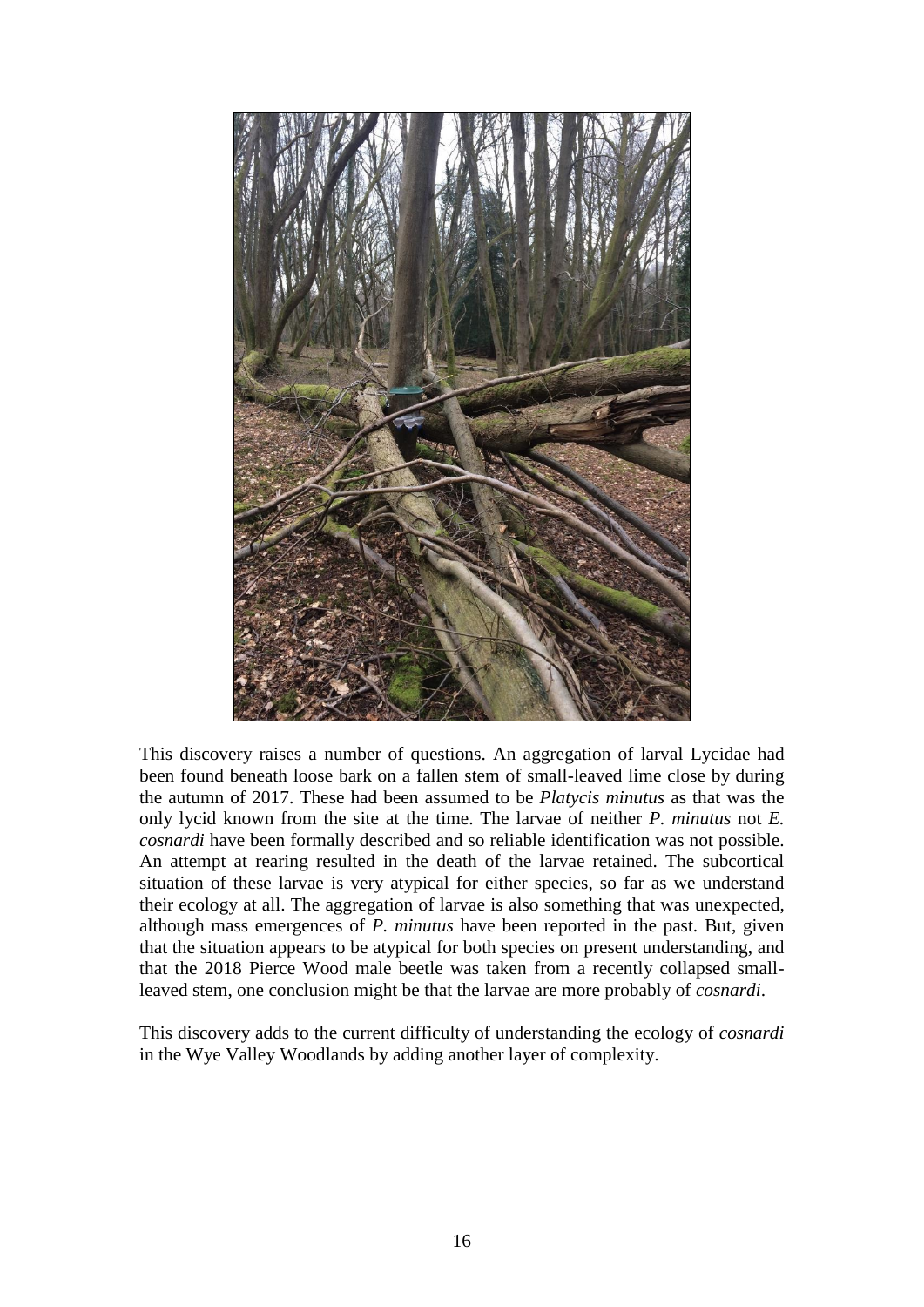### **3.7 Continental literature**

A key recent publication has been a review of the French Lycidae fauna (Calmont et al, 2017). *Erotides cosnardi* has been recorded from a large concentration of Départements across the eastern half of the country. In the Massif-Central the beetle is described as having been found as single individuals on stumps and decay cavities of fir trees and beeches. The text goes on to say that they most probably also develop in the wood of other broad-leaved trees. Beetles have been taken during flight interception trapping studies from basal cavities of beech in April and May 2008 (N. Gouix) and from a high cavity on ash,  $21<sup>st</sup>$  May 2005 (H. Brustel).

The presence of adult beetles on a particular tree species does not necessarily imply development in the tree species of course. Records from fir stumps may just be beetles alighting casually, while exploring the area. But the flight trap records do imply emergence of adults from larval habitat – the traps were being used to sample saproxylic beetles developing in tree cavities as part of studies of another Endangered beetle species, the violet click beetle *Limoniscus violaceus*. Calmont et al (2017) therefore provides evidence for *cosnardi* developing in basal cavities and rot-holes in both ash and beech trees.

## **4 DISCUSSION**

### **4.1 The arena type behaviour**

It is possible that *cosnardi* has particular requirements which most of the time are not well-expressed by the area, but occasionally the beetle does well and becomes more detectable. The cutting of the goat willow tree at Highbury Wood in 2017 produced a favourable gathering situation, but no such situation was encountered during 2018. The Little Doward beech trunk slice had attracted a minimum of three male beetles for at least one day but was not apparently sufficiently favourable to maintain their presence. In recent years only single beetles have been reported from the Wye Gorge area, and only very rarely. The 2016 Little Doward specimen was a male (MG Telfer, pers. comm.) but close to potential larval habitat in the form of a large dead beech snag in a sheltered and sunny glade. Pete Kirby (pers. comm.) had found both male and female beetles during his earlier surveys but only as single individuals.

It remains unclear whether the observed 'arena' behaviour of male *cosnardi* is typical for the species or exceptional. One long-term arena has been observed in Highbury Wood NNR in 2017 and one temporary one on Little Doward Hill in 2018, suggesting that this behaviour may indeed be typical, but more observations are needed. The proximity of beetle observations in one small area of Little Doward Hill, within a very extensive system of old growth beech, might be interpreted as supporting evidence, that the arenas concentrate matings, and hence oviposition, to some extent. But this is just speculation based on very little data.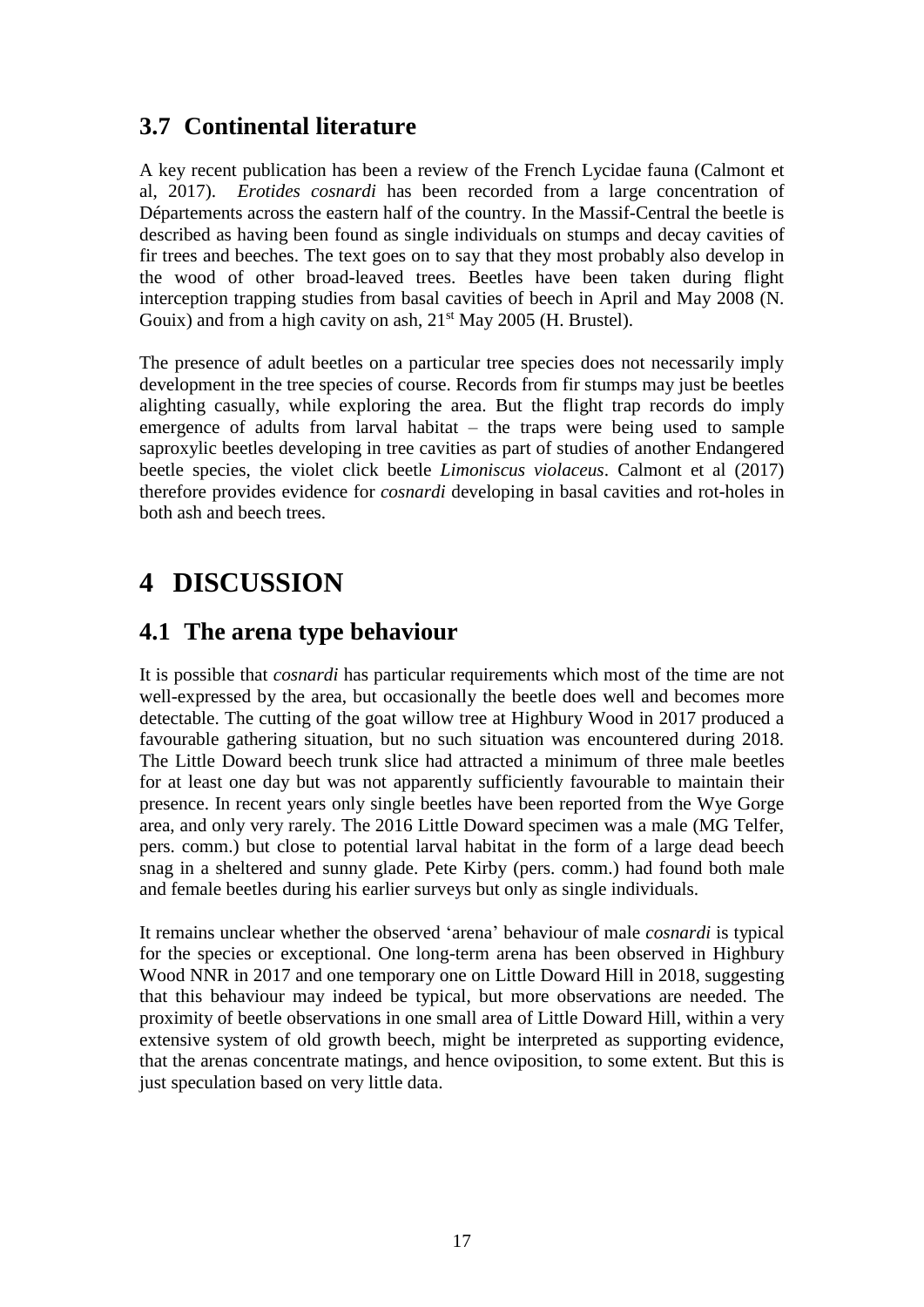## **4.2 Landscape scale habitat analysis**

Is it just the presence of suitable larval trees that is key rather than the frequency? The Cadora Woods and Highbury Woods sites certainly seem to suggest this. They are very different in character to Little Doward. In the following table, an attempt is made to assess habitat quality for *cosnardi* larvae and adults, based on field experience and current assumptions about their requirements.

| Area name                  | <b>Larval habitat</b> | <b>Adult habitat</b> |
|----------------------------|-----------------------|----------------------|
| <i>Gloucestershire</i>     |                       |                      |
| Cadora Woods               | Some potential        | Poor at present      |
| <b>Highbury Woods</b>      | Some potential        | Poor at present      |
| Rodge Wood                 | Good potential        | Poor at present      |
| Herefordshire              |                       |                      |
| <b>Little Doward</b>       | Excellent potential   | Good potential       |
| <b>Seven Sisters Rocks</b> | Good potential        | Poor at present      |
| Lord's Wood                | Some potential        | Poor at present      |
| Monmouthshire              |                       |                      |
| <b>Beaulieu Wood</b>       | Some potential        | Poor at present      |
| English Newton Common      | Some potential        | Poor at present      |
| area                       |                       |                      |
| Harper's Grove & Lord's    | Some potential        | Poor at present      |
| Grove                      |                       |                      |
| Reddings Inclosure – York  | Good potential        | Poor at present      |
| Cottage strip              |                       |                      |
| Reddings Inclosure – north | Good potential        | Poor at present      |
| side of A4136              |                       |                      |
| Reddings Inclosure $-$ Far | Good potential        | Poor at present      |
| Hearkening Rock area       |                       |                      |

This does highlight Little Doward Hill as the key site for *cosnardi* in the upper Wye Gorge. Rodge Wood and areas of Reddings Inclosure are also picked out for their potential. These are the areas where continued observation are most likely to result in further advancement of our knowledge of this elusive and fascinating beetle species.

## **5 RECOMMENDATIONS**

The general feeling is that the artificial provision of potential gathering sites for the adult beetles has not been successful, although the discovery of beetles using a cut trunk section on Little Doward indicates than an expansion of this approach might eventually produce dividends. However, knowledge of the larval habitat in the area remains largely unknown – the beech snag found by Mark Telfer at Little Doward may be occupied by larvae but this has not yet been demonstrated. Although flight interception trapping might be a hazardous approach for this extremely rare species, it is still thought worth trying in order to target potential host trees and to try and demonstrate occupation. A range of different tree forms and girth classes could be trialled. This would increase knowledge of the size and condition of trees required for larval development.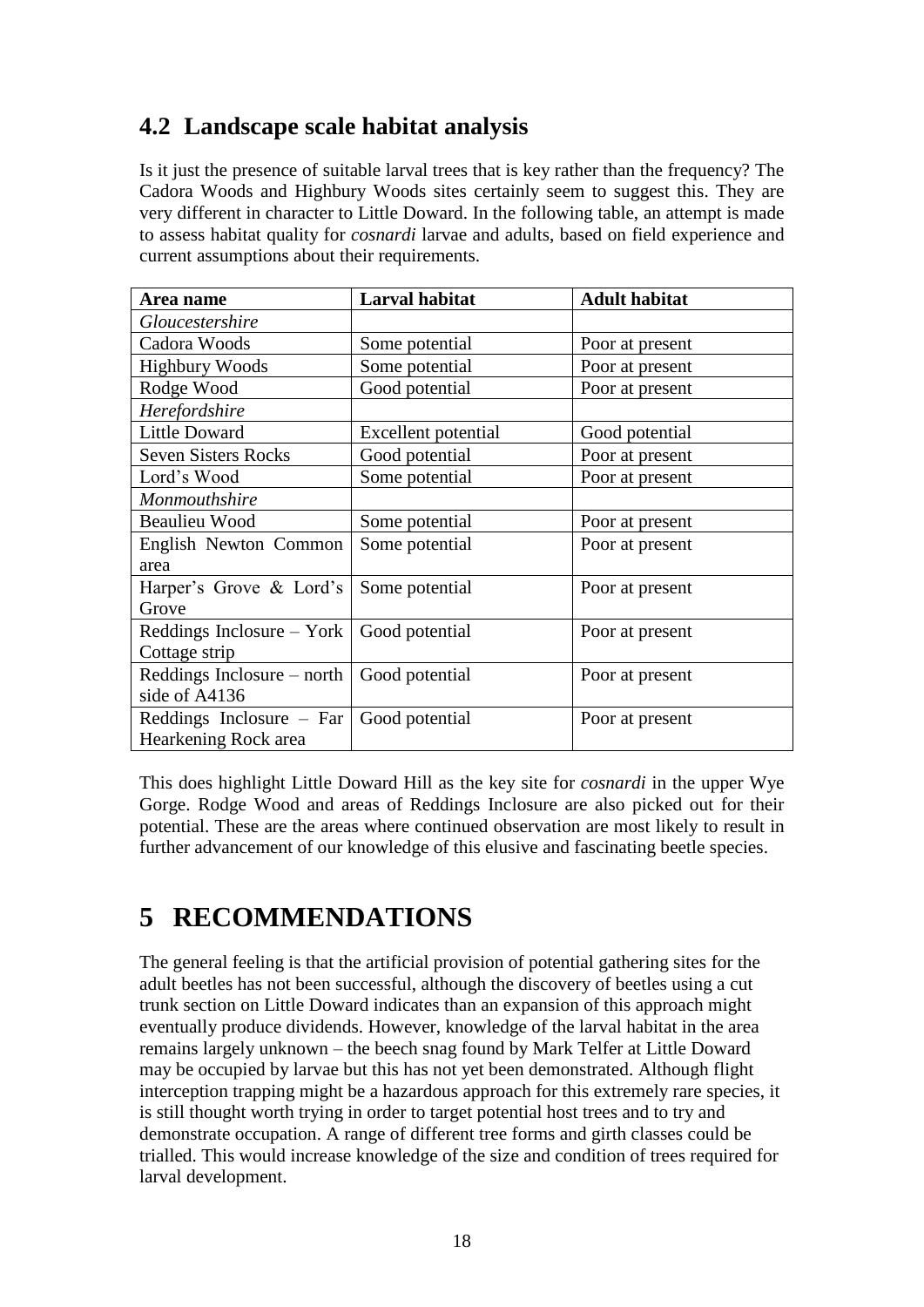The four-bottle style of flight interception trap described by Alexander et al (2016) is small enough to be used very precisely, to capture a sample of insects entering or leaving rot-hole cavities – see Fig 1 below. It is a reasonable assumption that the sample will be dominated by species developing within the decay inside of the cavity. Traps placed in a variety of situations, e.g. within shade or well-lit situations, northor south-facing tree cavities, large or small cavities, etc, would potentially provide information which can then be used to inform site management, guide managers in the types of trees which need to be retained and how to manage their vicinity, how to manage for future generations of host trees, etc. If the favoured cavities are accessible enough then it might be possible to search for larvae in situ and find out more about them.



Fig.1. Illustration of four-bottle flight interception trap placed to sample activity around rot-cavity

**Recommendation 1** is that a small series of flight interception traps is operated at several sites in the flight period next season. The recommended sites are:

- Highbury Wood NNR (Natural England) along the ridge beeches by Offa's Dyke Path
- Little Doward (Woodland Trust) in the vicinity of the core of *cosnardi* records
- Cadora Wood (Woodland Trust) targeting the few mature beeches with basal decay
- Rodge Wood (Forestry Commission) the roadside strip
- Reddings Inclosure (Forestry Commission) preferably a minimum of three locations here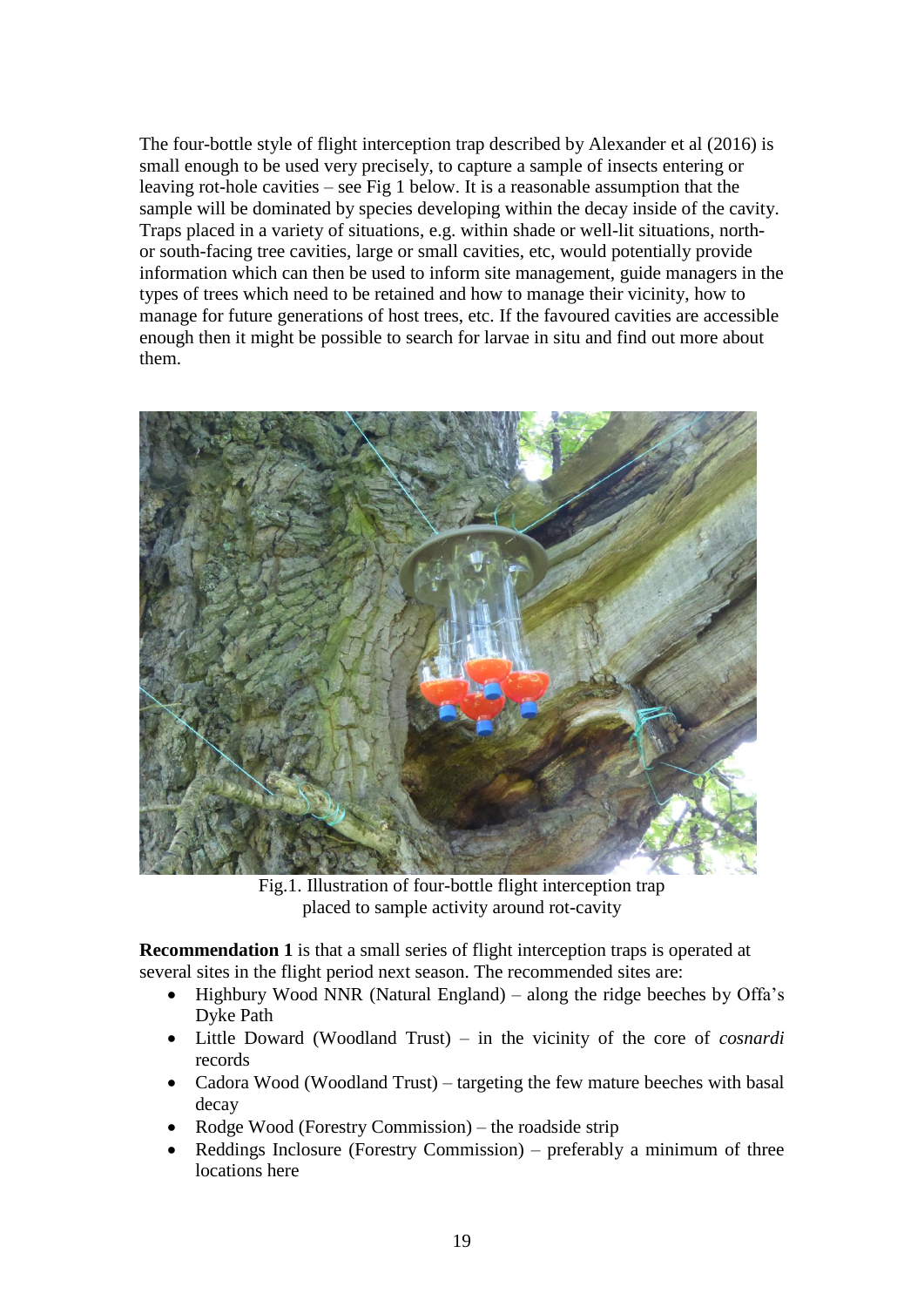The cut trunk study could also be continued in parallel, with the Highbury Wood NNR stump re-cut and also the sycamore with white rot identified alongside the wayleave. Both the Highbury Wood goat willow and the Little Doward beech trunk section are situated in relatively large open, sheltered and sunny situations. In contrast the 2018 trial cuts – with hindsight - created rather limited options for sun penetration. It may be that suitable assembling stumps need to be in sunny glade situations.

**Recommendation 2** is therefore to liaise with Natural England to see if re-cutting the goat willow stump and felling the sycamore by the wayleave might be possible this spring.

**Recommendation 3** is to liaise with the Woodland Trust over their planned tree felling works to see if it might be possible to leave the arisings in a way to favour cosnardi activity, i.e. cut trunk sections could be left on the ground with a cut face upwards, towards the sun. A training day with the people carrying out the work might be the easiest way forwards, initially at least.

They have been very active in their woodland management work in the gorge and their tree felling could be much better targeted at conservation management for *cosnardi*. The beetle is listed under Section 41 of the 2006 Natural Environment & Rural Communities (NERC) Act as a Species of Principal Importance for the conservation of biodiversity. This provision makes it a statutory duty on planning authorities and other decision makers to consider these species when carrying out their duty to further the conservation of biodiversity. It would be relatively easy to coach their local team in how to favour cosnardi while carrying out felling programmes.